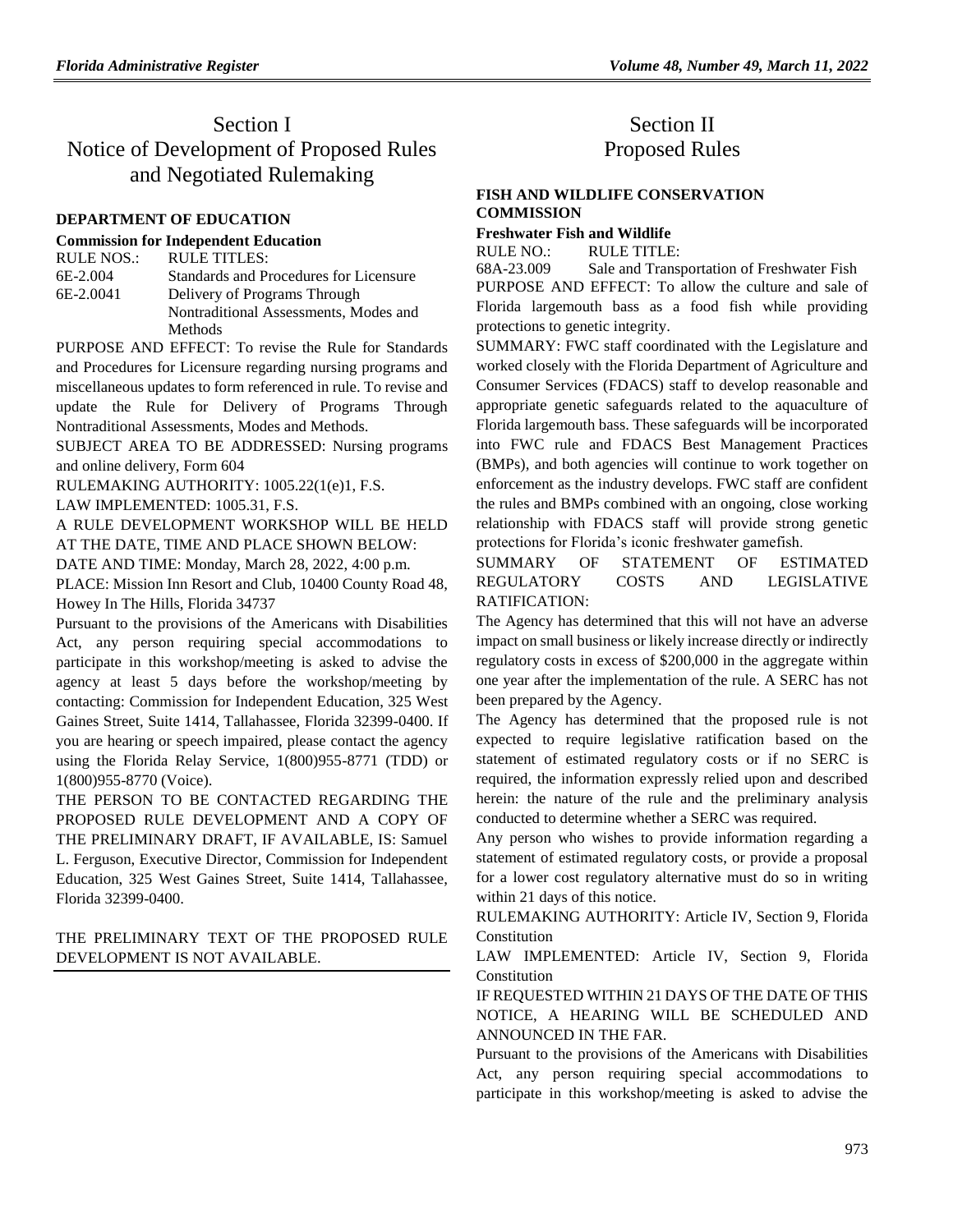agency at least 5 days before the workshop/meeting by contacting: the ADA Coordinator, at (850) 488-6411.. If you are hearing or speech impaired, please contact the agency using the Florida Relay Service, 1(800)955-8771 (TDD) or 1(800)955-8770 (Voice).

THE PERSON TO BE CONTACTED REGARDING THE PROPOSED RULE IS: Thomas Graef, Director, Division of Freshwater Fisheries Management, 620 South Meridian St., Tallahassee, Florida 32399; largemouthbass@myfwc.com.

#### THE FULL TEXT OF THE PROPOSED RULE IS: **68A-23.009 Sale and Transportation of Freshwater**

**Fish.**

(1) No person shall sell, purchase, attempt to purchase or sell, or transport any freshwater game fish unless otherwise authorized by specific rule of the Commission. Any person transporting game fish in excess of legal possession limits shall possess documentation that said fish have been acquired legally and are being legally transported.

(a) Holders of valid fishing licenses or persons exempt from such licenses may transport their legal possession limit.

(b) No common carrier shall knowingly transport or receive for transportation any freshwater game fish unless such shipment is accompanied by a bill of lading showing the name of the shipper, Aquaculture Certificate of Registration number issued by the Department of Agriculture and Consumer Services if an aquaculture product, total weight or quantity of each species of fish shipped, and the date of the shipment.

(c) The importation into or transportation within the state of any live Micropterus species is prohibited, except *Micropterus salmoides floridanus* that meet Florida Fish and Wildlife Conservation Commission's Genetic Authentication Standards listed in subsection (2) of this rule. Recreational anglers may transport their legally caught bag limit for personal use, which does not include the release of their catch into another waterbody. *Micropterus salmoides floridanus* may be imported into or transported within this state under a FWC import and transport permit, or a permit issued pursuant to Rules 68-5.005 or 68A-9.002, F.A.C. An import and transport permit application may be found at Myfwc.com/fl-lmb-geneticauthentication.

(d) Persons authorized to possess, import and transport *Micropterus salmoides floridanus* shall collect and provide samples of stock in the presence of Commission personnel upon request.

(e) *Micropterus* species being transported in Florida must be accompanied with documentation providing the date of the shipment, total weight or quantity of each species of *Micropterus* shipped, *Micropterus salmoides floridanus* Genetic Authentication documentation if transporting live *Micropterus,* appropriate bill of lading showing the name of the shipper, Aquaculture Certificate of Registration number issued by the Department of Agriculture and Consumer Services or an FWC import and transport permit, except as permitted pursuant to Rules 68-5.005 or 68A-9.002, F.A.C. These documents must be available for immediate inspection upon request by Commission personnel.

(2) Persons possessing a valid Aquaculture Certificate of Registration from the Department of Agriculture and Consumer Services as required in Section 597.004, F.S.

(a) May sell and transport live game fish produced in private ponds or private hatcheries as brood stock, to stock private ponds, or for aquarium display.

(b) May sell game fish commonly called panfish as defined in Rule 68A-1.004, F.A.C., as bait provided the fish are four inches or less in total length.

(c) May import, transport, culture and sell as food fish, game fish as defined in Rule  $68A-1.004(33)(b) - (g)$ , and *Micropterus salmoides floridanus*.

(b) Game fish commonly called panfish as defined in Rule 68A-1.004, F.A.C., may be sold live as bait provided fish are less than four inches in total length.

(c) Game fish, except members of the genus Micropertus, may be cultured and sold as food.

(d) Must confirm genetics of *Micropterus salmoides floridanus* in a manner consistent with Florida Fish and Wildlife Conservation Commission's Genetic Authentication Standards of *Micropterus salmoides floridanus* (Myfwc.com/fl-lmbgenetic-authentication.), which is adopted and incorporated herein by reference effective March 2022. Documentation of genetic authentication must be maintained and available for immediate inspection upon request by Commission personnel.

(3) through (6) No change

NAME OF PERSON ORIGINATING PROPOSED RULE: Thomas Graef, Director, Division of Freshwater Fisheries Management, 620 South Meridian St., Tallahassee, Florida 32399, largemouthbass@myfwc.com.

NAME OF AGENCY HEAD WHO APPROVED THE PROPOSED RULE: Florida Fish and Wildlife Conservation Commission.

DATE PROPOSED RULE APPROVED BY AGENCY HEAD: March 2, 2022

DATE NOTICE OF PROPOSED RULE DEVELOPMENT PUBLISHED IN FAR: December 9, 2021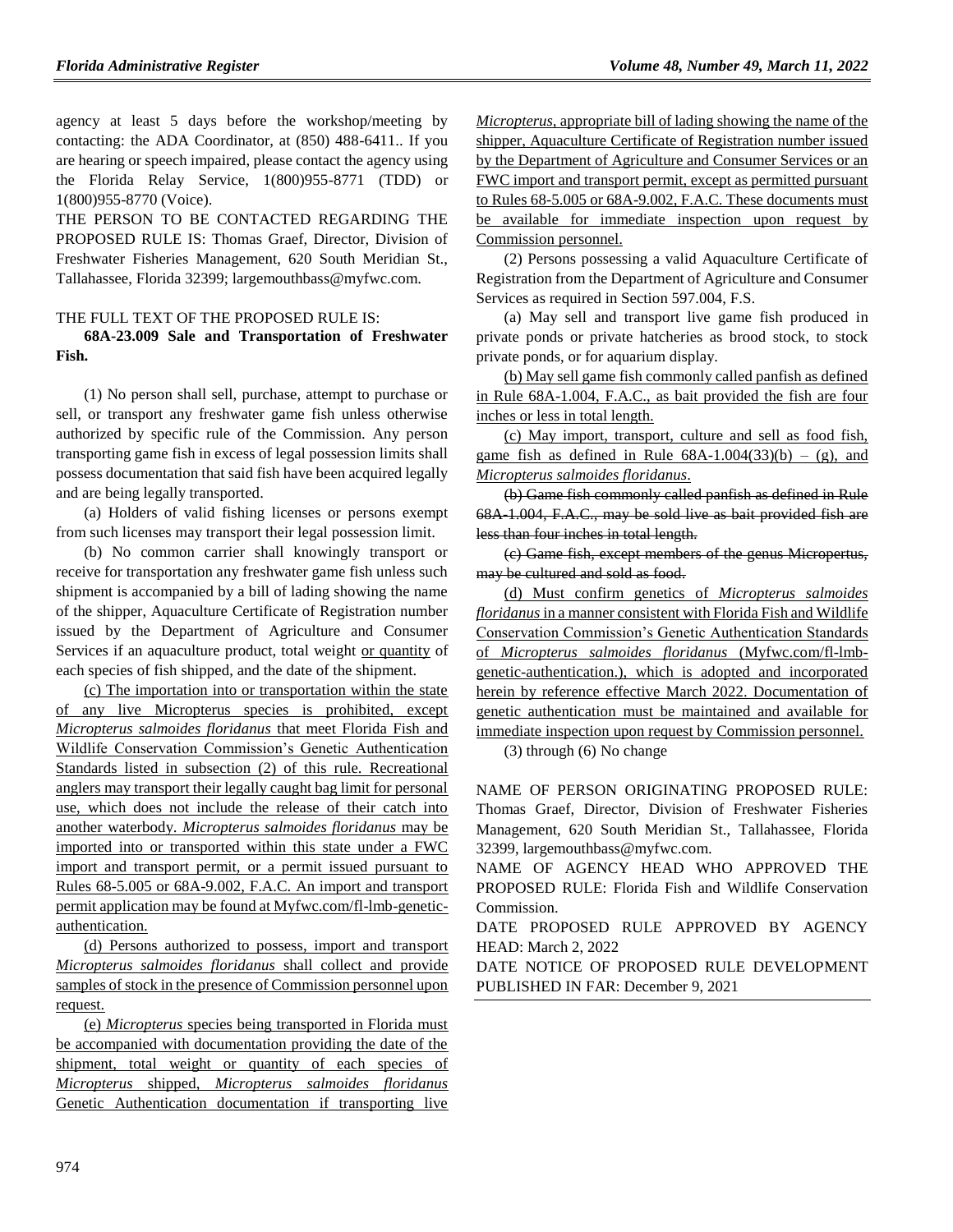## Section III Notice of Changes, Corrections and Withdrawals

#### **[AGENCY FOR HEALTH CARE ADMINISTRATION](https://www.flrules.org/gateway/department.asp?id=59)**

**[Health Facility and Agency Licensing](https://www.flrules.org/gateway/organization.asp?id=186)**

RULE NO.: RULE TITLE: [59A-3.249](https://www.flrules.org/gateway/ruleNo.asp?id=59A-3.249) Neonatal Intensive Care Units (NICU) NOTICE OF CHANGE

Notice is hereby given that the following changes have been made to the proposed rule in accordance with subparagraph 120.54(3)(d)1., F.S., published in Vol. 47 No. 249, December 28, 2021 issue of the Florida Administrative Register.

The following sections of the proposed rule will be changed to read:

#### **59A-3.249 Neonatal Intensive Care Units (NICU).**

Each hospital with an obstetrical department as described in Rule 59A-3.244(2), F.A.C., must have a neonatal nursery to provide Level I neonatal services. Level I neonatal services means well-baby care services including sub-ventilation care, intravenous feedings, intravenous medications, and gavage to neonates, as needed. Services in a Level I neonatal nursery are restricted to neonates born at 35 weeks gestation or later and who are considered low risk and physiologically stable. Ventilation assistance must not be provided except for resuscitation and stabilization. Upon beginning ventilation, the hospital must implement a patient treatment plan which includes the transfer of the neonate to a hospital providing Level II, III, or IV NICU services at such time that it becomes apparent that ventilation assistance will be required beyond the neonate's resuscitation and stabilization. A hospital only providing Level I neonatal services must establish a triage procedure to assess the need for transfer of obstetrical patients to hospitals providing Level II, III, or IV NICU services prior to their delivery when there is an obstetrical indication that resuscitation will be required for their neonates.

(1) through (4) no change

(5) Level II Neonatal Intensive Care Services.

(a) Hospitals that are licensed for Level II NICU services may only provide care for infants at greater than or equal to 30 weeks' gestation and/or have reached a weight of greater than or equal to 1250 grams.

(b) through (e) no change

(f) Personnel. Each Level II NICU must have physically present in the facility at all times, a board certified or board eligible neonatologist or other neonatal provider with demonstrated competence in the management of severely ill infants as evidenced by completion of the Neonatal Resuscitation Program and continuing education requirements specific to the care of infants., Other neonatal providers, for the

purposes of this subsection, must be either pediatric hospitalists, neonatal physician assistants, or neonatal advanced practice registered nurses. If the personnel present at the facility at any time pursuant to this paragraph is not a board certified or board eligible neonatologist, at all such times a neonatologist must be available for consultation and must be available to arrive onsite within 30 minutes of an urgent request. If the neonatologist designated to be either at the facility or available for consultation and arrival upon an urgent request is covering more than one facility, the facility must ensure that a back-up neonatologist be available, documented in an on-call schedule and readily available to facility staff, for consultation or to arrive within 30 minutes upon an urgent request.

(g) through (h) no change

(i) Neonatal Nursing.

1. Supervision. The nursing staff must be under the supervision of a registered professional nurse with experience and training in neonatal intensive care nursing.

2. Training and Qualifications. Nurses must be trained to administer cardio-respiratory monitoring, assist in ventilation, administer intravenous fluids, provide pre-operative and postoperative care of patients requiring surgery, manage patients being transported, and provide emergency treatment of conditions such as apnea, seizures, and respiratory distress. All nurses must maintain current certification in the Neonatal Resuscitation Program.

3. Staffing.

a. There must be at least one nurse for every four three patients receiving Level II neonatal intensive care services.

b. At least one-half of the nursing personnel assigned to each work shift in Level II NICUs must be registered professional nurses.

(j) no change

(k) Level II NICU Bed Equipment. Each bed must have:

1. An incubator or radiant warmer;

2. One heated humidifier and humidified oxygen delivery systems;

1.3. One cardiopulmonary monitor and pulse oximeter;

2.4. At least one resuscitation bag and mask; and

 $3.5$ . At least one infusion pump.; and

6. At least one neonatal portable suction device.

(l) Level II NICU Equipment. Each unit must have available on demand:

1. At least one oxygen analyzer for every three occupied beds;

2. At least one non-invasive blood pressure monitoring device for every three occupied beds;

3. At least one ventilator for every three occupied beds;

4. An EKG machine with printout capability;

5. Continuous blood pressure measurement equipment; and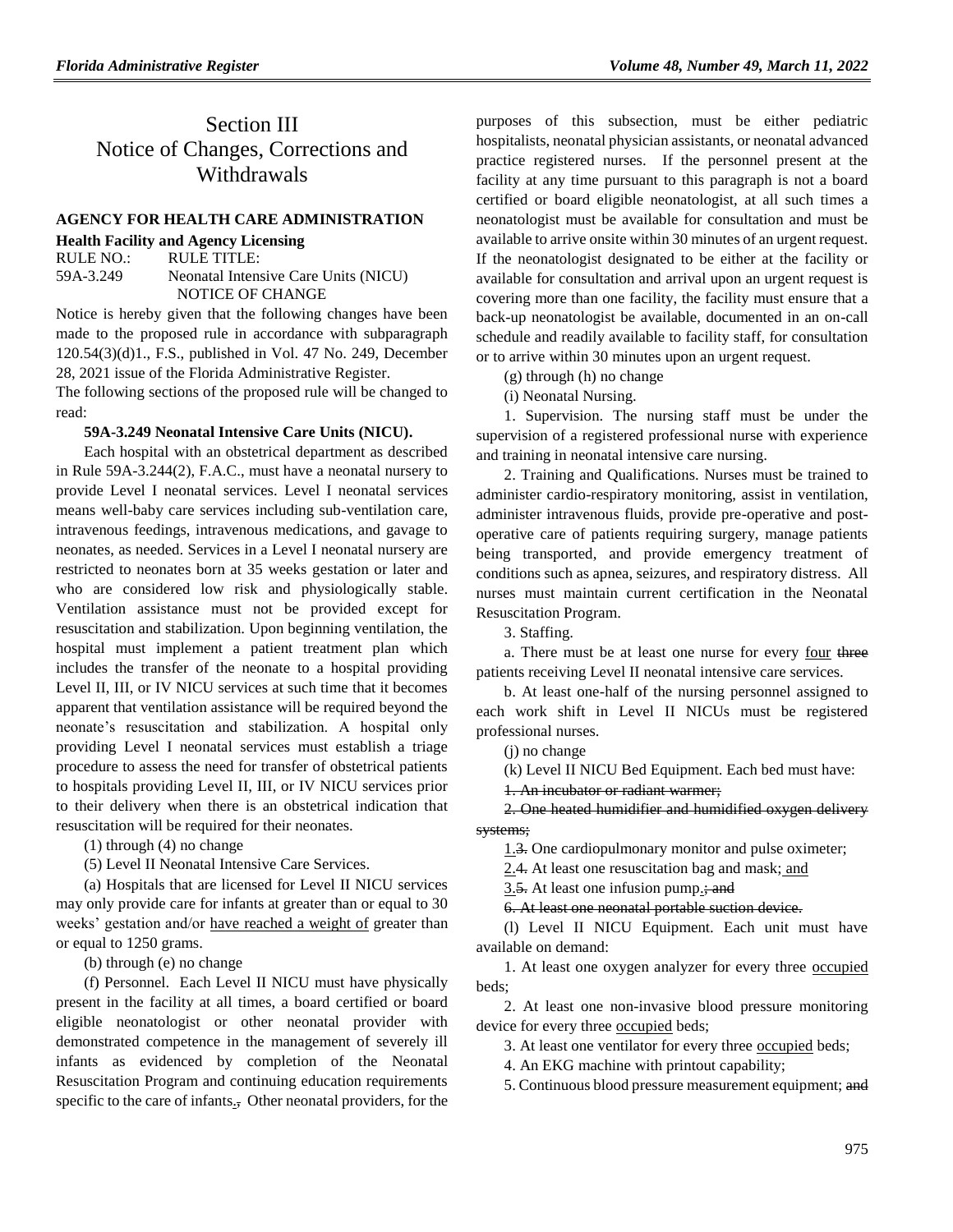6. A portable digital x-ray capable of directly displaying radiography and digital images in the NICU;.

7. An incubator or radiant warmer for each occupied bed;

8. One heated humidifier and humidified oxygen delivery systems for each occupied bed; and

9. At least one neonatal fixed or portable suction device for each occupied bed.

(6) No change

(7) Level IV Neonatal Intensive Care Services.

(a) through (f) no change

(g) Onsite Pediatric Surgical Subspecialties. Each Level IV NICU must provide the following pediatric surgical subspecialties onsite:

1. Craniofacial surgery;

2. General surgery; and

3. Neurosurgery.; and

(h) through (l) no change

(8) This rule is in effect for five years from its effective date.

Rulemaking Authority 395.1055, FS. Law Implemented 395.1055, FS, 408.0455, FS. History–New\_\_\_\_\_\_\_\_.

#### **[DEPARTMENT OF CHILDREN AND FAMILIES](https://www.flrules.org/gateway/department.asp?id=65)**

**[Family Safety and Preservation Program](https://www.flrules.org/gateway/organization.asp?id=342)**

RULE NO.: RULE TITLE: [65C-9.004](https://www.flrules.org/gateway/ruleNo.asp?id=65C-9.004) Standards for Unaccompanied Alien Children Homes and Unaccompanied Refugee Minor Programs NOTICE OF CORRECTION

Notice is hereby given that the following correction has been made to the proposed rule in Vol. 48 No. 28, February 10, 2022 issue of the Florida Administrative Register. The Department of Children and Families has revised the statement of estimated regulatory costs ("SERC") in response to receipt of lower cost regulatory alternatives. The revised SERC is available on the Department's website.

# Section IV Emergency Rules

#### **[DEPARTMENT OF CHILDREN AND FAMILIES](https://www.flrules.org/gateway/department.asp?id=65)**

**[Family Safety and Preservation Program](https://www.flrules.org/gateway/organization.asp?id=342)**

RULE NO.: RULE TITLE: [65CER22-1](https://www.flrules.org/gateway/ruleNo.asp?id=65CER22-1) Standards for Unaccompanied Alien Children and Unaccompanied Refugee Minor Programs

SPECIFIC REASONS FOR FINDING AN IMMEDIATE DANGER TO THE PUBLIC HEALTH, SAFETY OR WELFARE: On September 28, 2021, the Governor of the State of Florida signed Executive Order 21-223, declaring that the

Biden administration's refusal to faithfully enforce federal immigration laws has led to an unprecedented surge of illegal border crossings at the southwest border of the United States. In July 2021 alone, over 213,000 persons attempted to illegally enter the United States at the southwest border, the highest number in more than 20 years, and another 209,840 persons attempted to illegally enter in August. Note 1. For the entire federal fiscal year of 2021, over 1.7 million foreign nationals were encountered at the southwest border attempting to enter the country illegally. Note 2. In the first quarter of this federal fiscal year, the reported number of such encounters stands at more than 518,000. Note 3. By contrast, in the last full federal fiscal year of the previous administration (federal fiscal year 2020), there were fewer than 460,000 such encounters, and in the fiscal year before that (federal fiscal year 2019), there were fewer than 980,000 encounters. Note 4.

The Biden administration has taken numerous actions to cause and further exacerbate this border crisis. It terminated the previous administration's Migrant Protection Protocol (MPP) program (also known as the "Remain in Mexico" policy), reinstituted a "catch and release" policy, ended further construction of a border wall, and declined to detain and remove certain categories of illegal aliens who had been convicted of committing crimes. The administration's unlawful termination of MPP was successfully challenged in court, see Texas v. Biden, No. 21-10806 (5th Cir. Dec. 21, 2021), but the Biden administration is currently working to reimplement the program. Its other actions, however, remain in effect.

Notwithstanding that federal immigration law generally requires that aliens entering the United States without a clear right to be admitted (including applicants for asylum) must be detained pending further proceedings, see 8 U.S.C. §  $1225(b)(2)(A)$ , id. §  $1225(b)(1)(B)$ , the Biden administration has instead been releasing into the interior of the United States large numbers of illegal aliens apprehended at the southwest border. The U.S. Border Patrol released 60,559 illegal aliens from the southwest border in July 2021 alone and another 44,112 in August 2021, a massive increase from the 17 illegal aliens released in December 2020, the last full month of the previous administration. Note 5. During federal fiscal year 2021, the Border Patrol released in total more than 248,000 aliens apprehended at the southwest border, almost all of which occurred after January 2021. Note 6. This number does not reflect additional releases by other elements of the U.S. Department of Homeland Security (DHS). In an October 20, 2021 letter, DHS confirmed that at least 5,900 single illegal alien adults who were released at the southwest border have reported to an Immigration and Customs Enforcement (ICE) field office in Florida. This number likely vastly underreports the number of released illegal aliens from the southwest border who have resettled in Florida because approximately 80% of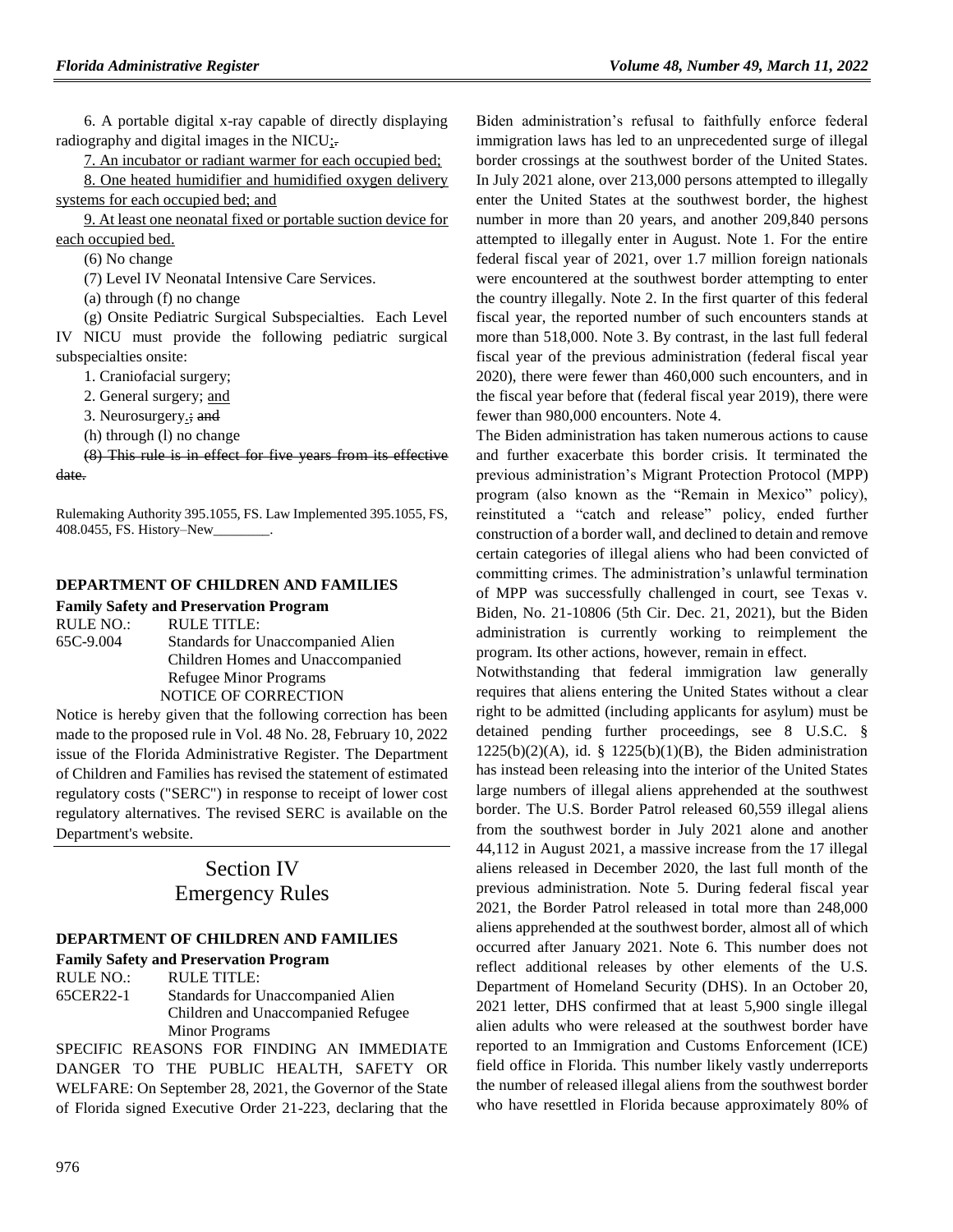aliens who are released at the border and are directed to report to an ICE office within 60 days reportedly fail to do so. Note 7. Because the Federal Government does not actively coordinate or consult with the State of Florida concerning the illegal aliens that it releases from the southwest border into the interior of the United States, the State of Florida has no knowledge about the backgrounds, criminal history, immigration status, or the status of removal proceedings for the aliens who have resettled in Florida. The State of Florida has brought a legal challenge to the Biden administration's unlawful "catch and release" policy, which is now pending in the U.S. District Court for the Northern District of Florida. See First Amended Complaint for Declaratory and Injunctive Relief, State of Florida v. United States, No. 3:21-cv-01066-TKW-EMT (N.D. Fla. Feb. 1, 2022) (articulating harms to the State of Florida because of the Biden administration's "catch and release" policy).

The surge of foreign nationals attempting to enter illegally at the southwest border has included a large number of Unaccompanied Alien Children (UAC), defined by federal law as a child who has no lawful immigration status; has not attained 18 years of age; and, with respect to whom, there is no parent or legal guardian in the United States, or no parent or legal guardian in the United States available to provide physical custody and care, see 6 U.S.C. § 279(g)(2). Over 146,000 encounters at the southwest border for federal fiscal year 2021 involved UAC or single minors, compared to approximately 33,000 in fiscal year 2020 and 80,000 in fiscal year 2019. Note 8. For federal fiscal year 2022, the number of such encounters has already reached more than 38,000. Note 9. Under existing federal law, the U.S. Department of Health and Human Services (HHS) must take custody of these UAC and attempt to place them with sponsors in the United States until the UAC's immigration proceedings are completed. While the UAC await placement with a sponsor, HHS will often house the UAC in group home facilities or foster homes that are operated by private entities or individuals under contract with HHS and licensed by the states where the facilities or homes are located. It is estimated that at least 4,284 UAC were housed in group home facilities or foster homes in Florida over the last year. During federal fiscal year 2021, 11,145 UAC were placed with sponsors in Florida, more than the 10,773 UAC placed in California, a substantially larger state. Note 10. So far during federal fiscal year 2022, 3,597 UAC have already been placed in Florida. Note 11.

Neither DHS nor HHS actively coordinates or consults with the State of Florida, including the Department, on the UAC that are resettled in Florida. The State does not receive meaningful, if any, advance notice when UAC are transported to Florida and is not meaningfully consulted on the number of UAC that the State's child-caring resources and capacity could feasibly support without adversely affecting children already present in

Florida and under the State's protection and care. Recently, the State of Florida discovered that, between May and October 2021, there were 78 flights that arrived in Florida likely transporting UAC. This occurred without advance notice to the Department and without the State's consent. The State is given no opportunity to object to the transportation or resettlement of UAC in Florida.

Moreover, the State receives no information on the background, criminal history, immigration status, status of removal proceedings, or the sponsors of the UAC brought to Florida. See, e.g., Letter from Governor Ron DeSantis to DHS Secretary Alejandro Mayorkas, Resettlement of Illegal Aliens in Florida, Aug. 26, 2021; Letter from Acting ICE Director Tae Johnson to Governor Ron DeSantis, Oct. 20, 2021; Letter from DHS Secretary Alejandro Mayorkas to Governor Ron DeSantis, Nov. 24, 2021. UAC are regularly placed with sponsors without adequate follow-up by HHS or the placement entities to ensure the safety and welfare of the UAC. According to a recent report, between January and May 2021, federal contractors responsible for placing UAC with sponsors across the United States were unable to reach the minor or the sponsor in roughly one of every three attempts. Note 12. Nor does the State have any assurance that the UAC are, in fact, minors. As a result of the chaos at the southwest boarder, there is a significant risk of insufficient and inaccurate vetting of people claiming protection as UAC. Many UAC are male teenagers nearing adulthood, and some are gang members when they arrive or later become gang members. Note 13. Recently, a 24-year-old Honduran national was charged with murder in Florida after having falsely represented his age and having been released into the United States as a UAC. Note 14. In short, the Federal Government has failed to provide the State of Florida with sufficient answers to its requests for information on the resettlement of illegal aliens, including UAC, so that their safety and the safety and welfare of Florida's citizens, including children already present in Florida, can be secured. The Federal Government's failure to enforce federal immigration law and secure the border, as well as the absence of meaningful coordination and consultation concerning the resettlement of UAC in Florida, are an immediate danger to the safety and welfare of Floridians, including its most vulnerable children, as well as recently arrived UAC. (The Federal Government's conduct with respect to the resettlement of UAC in Florida stands in stark contrast to the Federal Government's conduct with respect to the resettlement of Unaccompanied Refugee Minors (URM), where the Federal Government has a cooperative agreement in place with the State of Florida.)

To date, the Department has generally granted licenses to facilities that sought to house UAC brought to Florida by HHS. In light of the crisis described above, Section 8 of Executive Order 21-223 directed the Department to "determine whether the resettlement of unaccompanied alien children in Florida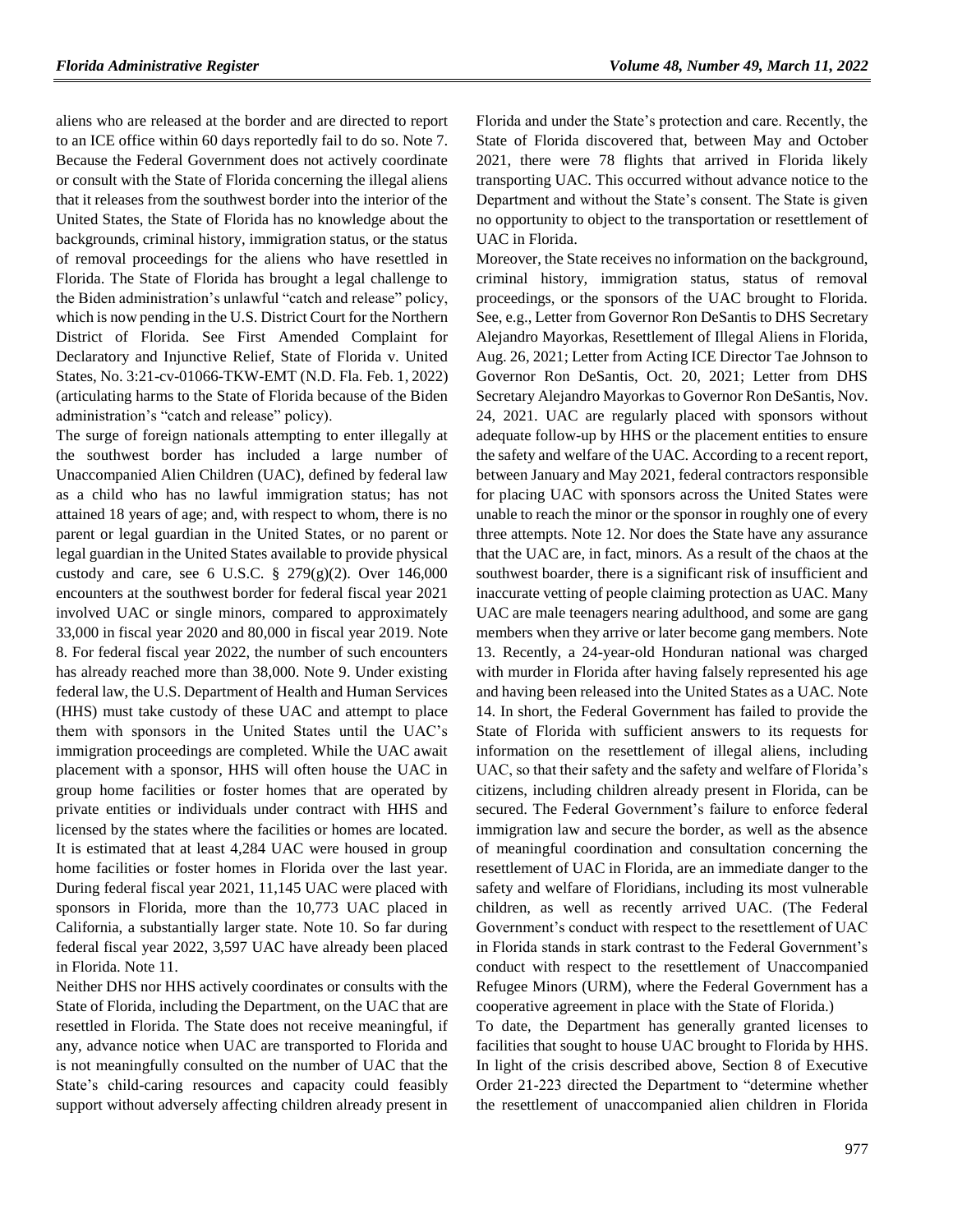from outside of the state constitutes 'evidence of need' under section  $409.175(5)(b)(1)$ , Florida Statutes, sufficient to justify the award of a license under Florida law to family foster homes, residential child-caring agencies, or child-placing agencies that seek to provide services for unaccompanied alien children." "To the extent that such resettlement of unaccompanied alien children in Florida is determined not to constitute 'evidence of need' under Florida law," the executive order directed the Department to "amend, if necessary, Florida Administrative Code Rule 65C-46.022, 'Standards for Unaccompanied Alien Children (UAC) Homes and Unaccompanied Refugee Minor Programs,' in accordance with state law, to reflect the Department's determination." In this Emergency Rule, the Department determines that an application for issuance or renewal of a license to house UAC or URM, who are being resettled in Florida from outside of the state, does not constitute "evidence of need," § 409.175(5)(b)1, Florida Statutes, "to protect the health, safety, and well-being of all children in the state" cared for by residential child-caring agencies, § 409.175(1)(a), Florida Statutes, in the absence of a cooperative agreement between the State of Florida and the Federal Government in which the State of Florida is entitled, at a minimum, to advance notice and meaningful consultation before the resettlement of such UAC or URM in Florida. The Emergency Rule also prohibits existing licensees from adding to their existing UAC population and imposes additional requirements to ensure that such licensees protect the safety and welfare of UAC that they place with sponsors in the state.

Given the ongoing crisis at the border, including the Federal Government's failure to enforce federal immigration law and to secure the border, the resettlement of UAC in Florida, its ongoing refusal to provide meaningful coordination and consultation, its failure to provide adequate protection for and supervision of UAC once they are placed with sponsors in the state, and its failure to adequately screen purported UAC (as evidenced by the recent murder charge brought against an adult foreign national who misrepresented his age to gain entry to the United States), emergency rulemaking is justified and necessary.

Note 1: Rebecca Beitsch, US-Mexico July Border Crossings Hit 20 Year High, The Hill (Aug. 12, 2021), https://thehill.com/policy/national-security/567647-us-mexicojuly-border-crossings-near-20-year-high; see U.S. Customs & Border Prot., Southwest Land Border Encounters, https://www.cbp.gov/newsroom/stats/southwest-land-borderencounters (last updated Jan. 4, 2022) (showing 213,593 for

July and 209,840 for August).

Note 2: U.S. Customs & Border Prot., Southwest Land Border Encounters, supra note 1. Note 3: Id.

Note 4: Id.

Note 5: See U.S. Customs & Border Prot., Custody and Transfer Statistics FY2021.

https://www.cbp.gov/newsroom/stats/custody-and-transfer-

statistics-fy2021 (last accessed Feb. 9, 2022).

Note 6: See id.

Note 7: See Mark Krikorian, Immigration Enforcement on the Honor System,

https://www.nationalreview.com/corner/immigrationenforcement-on-the-honor-system/ (July 16, 2021). In addition,

between federal fiscal year 2008 and 2019, "32 percent of aliens referred to [immigration courts] absconded into the United States" and did not report to their hearings. See Memorandum Opinion and Order, Texas v. Biden, No. 2:21-CV-067-Z, 2021 WL 3603341, at \*4 (N.D. Tex. Aug. 13, 2021).

Note 8: See U.S. Customs & Border Prot., Southwest Land Border Encounters, supra note 1.

Note 9: See id.

Note 10: See Office of Refugee Resettlement, Unaccompanied Children Released to Sponsors by State (June 24, 2021), https://www.acf.hhs.gov/orr/grant-funding/unaccompaniedchildren-released-sponsors-state.

Note 11: See id.

Note 12: See Stef W. Knight, Exclusive: Government Can't Reach One-in-Three Released Migrant Kids (Sept. 1, 2021), https://www.axios.com/migrant-children-biden-

administration-a597fd98-03a7-415c-9826-

9d0b5aaba081.html.

Note 13: See Camilo Montoya-Galvez, U.S. Shelters Received a Record 122,000 Unaccompanied Migrant Children in 2021, CBS News (Dec. 23, 2021), https://www.cbsnews.com/news/immigration-122000-

unaccompanied-migrant-children-us-shelters-2021/ (stating that nearly three-quarters of unaccompanied minors encountered at the border during the 2021 fiscal year were believed to be ages 15 to 17 and roughly two-thirds of the total were males); Kerry J. Byrne, The Number of Adult Migrants Posing as Children at Border Surging, N.Y. Post (Nov. 13, 2021), https://nypost.com/2021/11/13/the-number-of-adultmigrants-posing-as-children-at-border-surging/ (reporting that about "'30% of the MS-13 members arrested in recent years by ICE originally entered the U.S. as unaccompanied minors'"); see also Written testimony of CBP U.S. Border Patrol Acting Chief of Carla Provost for a Senate Committee on the Judiciary hearing titled "The MS-13 Problem: Investigating Gang Membership As Well As Its Nexus to Illegal Immigration, and Assessing Federal Efforts to End the Threat", Department of Homeland Security (June 21, 2017), https://www.dhs.gov/news/2017/06/21/written-testimony-cbpsenate-committee-judiciary-hearing-titled-ms-13-

problem#fn3; Unaccompanied child immigration loophole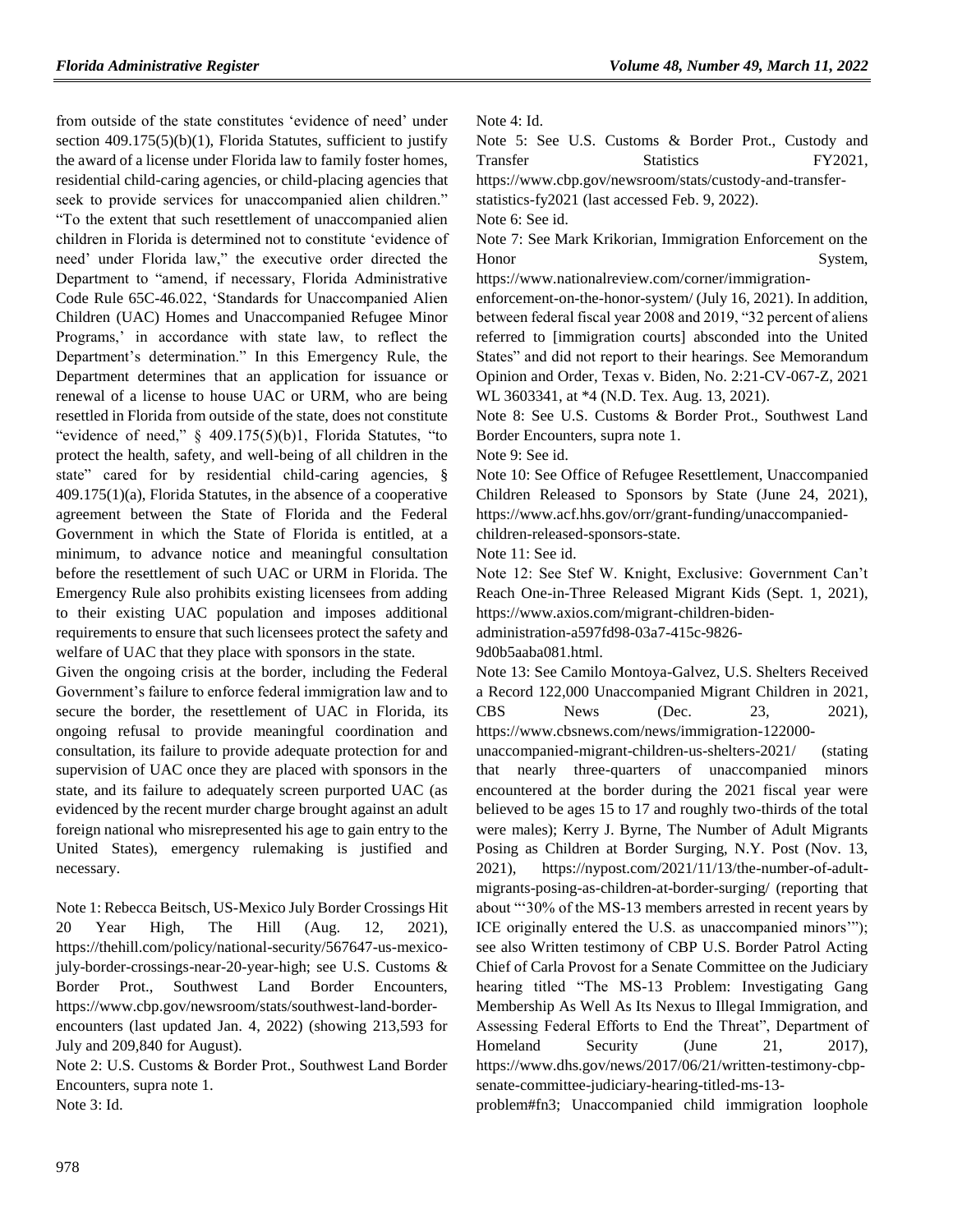releases MS-13 gang members, AP News (Jan. 13, 2019), https://apnews.com/article/5d2784fb7c909b43791d6aea63339 a6c.

Note 14: See Adam Shaw, Honduran Illegal Immigrant Charged with Murder Entered US Falsely Claiming to be Unaccompanied Minor: Report (Nov. 4, 2021), https://www.foxnews.com/politics/honduran-illegal-

immigrant-charged-murder-entered-us-unaccompanied-minor. REASON FOR CONCLUDING THAT THE PROCEDURE IS FAIR UNDER THE CIRCUMSTANCES: The procedure is fair under the circumstances because the Emergency Rule ends the State's practice of facilitating the Federal Government's UAC resettlement program without terminating existing licenses or otherwise permanently foreclosing the issuance of licenses for UAC in the future. Instead, going forward, the State will require a meaningful cooperative agreement with the Federal Government, including a commitment to resume full enforcement of the immigration laws and to secure the border, before issuing or renewing licenses for housing UAC. (The same principle will apply for licenses to house URM, but there is a cooperative agreement with the Federal Government already in place.) In the meantime, existing licensees will not be permitted to add to their existing UAC population and will be subject to additional obligations to ensure the welfare and safety of the UAC whom they place with sponsors in Florida, but their existing licenses will not be cancelled.

SUMMARY: The Department of Children and Families hereby provides notice of renewal of Emergency Rule 65CER22-1, Standards for Unaccompanied Alien Children and Unaccompanied Refugee Minor Programs, as adopted on February 11, 2022, and noticed in Volume 48, Number 30 of the Florida Administrative Register published on February 14, 2022.

On February 10, 2022, the Department of Children and Families published a Notice of Proposed Rule pursuant to section 120.54(3)(a)1, Florida Statutes, in Volume 48, Number 28 of the Florida Administrative Register for Proposed Rule 65C-9.004 to adopt a permanent rule to: (1) require a cooperative agreement between the State of Florida and the Federal Government in order to demonstrate "evidence of need" under section 409.175, Florida Statutes, to obtain or renew a license for a residential child-caring agency, child-placing agency, or foster home caring for Unaccompanied Alien Children or Unaccompanied Refugee Minors; and (2) establish regulations for conducting welfare checks of the Unaccompanied Alien Children placed with sponsors in Florida.

Proposed Rule 65C-9.004 has been submitted to the Legislature for ratification, and is therefore awaiting legislative ratification pursuant to section 120.541(3), Florida Statutes. Pursuant to section 120.54(4)(c)2, Florida Statutes, Emergency Rule 65CER22-1, Florida Administrative Code, is renewed.

THE PERSON TO BE CONTACTED REGARDING THE EMERGENCY RULE IS: Elizabeth Floyd. Elizabeth can be reached at Elizabeth.Floyd@myflfamilies.com.

### THE FULL TEXT OF THE EMERGENCY RULE IS:

### **65CER22-1 Standards for Unaccompanied Alien Children and Unaccompanied Refugee Minor Programs (Renewal).**

(1) Any residential child-caring agency, child-placing agency, or family foster home, as those terms are defined in 409.175(2), F.S., seeking to provide services for Unaccompanied Alien Children (UAC) and Unaccompanied Refugee Minors (URM) must meet licensing requirements herein in addition to the program standards for the type of license sought.

(2) For purposes of section  $409.175(5)(b)1$ , F.S., which requires "evidence of need" to obtain a license, and section 409.175(1)(a), F.S., which provides that the purpose of the licensure requirement is to "protect the health, safety, and wellbeing of all children in the state" who are cared for by residential child-caring agencies or family foster homes, or placed by child-placing agencies, the planned and organized resettlement of UAC or URM by the Office of Refugee Resettlement (ORR) of the U.S. Department of Health and Human Services does not constitute evidence of need as required for issuance or renewal of a license for a residential child-caring agency, child-placing agency, or family foster home that seeks to provide services to such UAC or URM, unless such resettlement is governed by a cooperative agreement between the State of Florida and the United States Government. In the absence of such cooperative agreement, no license will be issued or renewed with respect to any residential child-caring agency, child-placing agency, or family foster home that applies to provide services for UAC or URM resettling to Florida, and any residential child-caring agency, child-placing agency, or family foster home providing such services under a current license to UAC or URM who have already resettled in Florida may not further place or take placement of any additional UAC or URM until a cooperative agreement is entered. For purposes of this rule, the term "resettlement" means the transportation of persons to Florida for the purpose of temporarily or permanently residing in Florida. The Department has no obligation to enter or renew a cooperative agreement with the United States Government for the resettlement of UAC or URM to Florida, and the Department may revoke or decline to enter or renew such agreement.

(3) The child-placing agency or residential child-caring agency, whichever is applicable, must ensure a contractual or grant agreement was executed between ORR and the child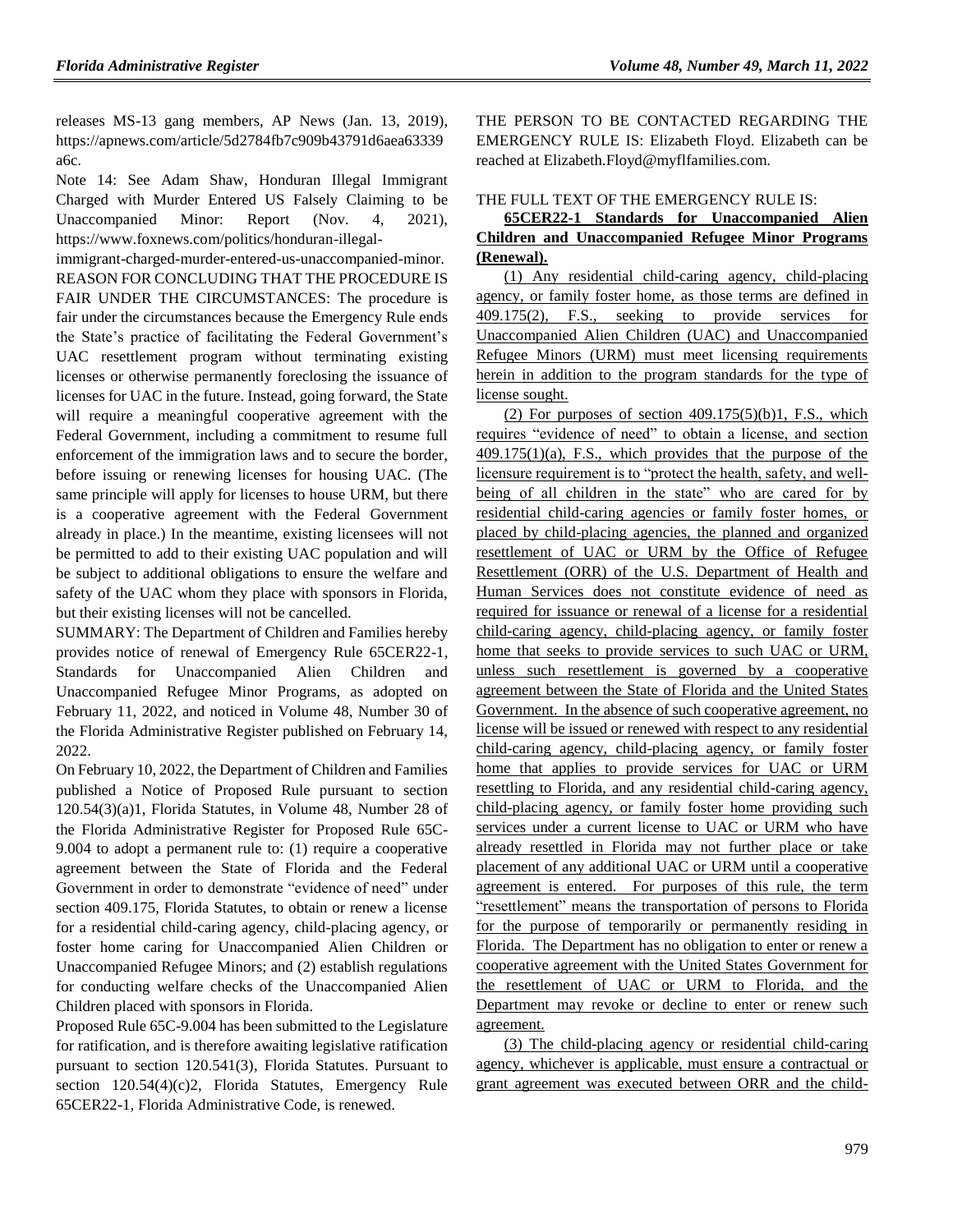placing agency or residential child-caring agency in order to provide care and services to UAC.

(4) The child-placing agency or residential child-caring agency, whichever is applicable, must ensure a contractual or grant agreement was executed between the U.S. Government and the State of Florida in order to provide care and services to URM.

(5) Care and supervision of UAC, URM, and dependent youth may not be provided in the same home or under the same license. The child-placing agency must ensure foster parents comply with this requirement.

(6) For a residential child-caring agency, the director and direct care staff must sign and comply with the plan applicable to the licensed setting. For a foster home, the child-placing agency must ensure the foster parents sign and comply with the plan applicable to the licensed setting. Residential child-caring agencies, child-placing agencies, or foster homes that provide services for UAC must use the "Plan for Unaccompanied Alien Children" Form, CF-FSP 5488, February 2022, incorporated by reference and available at https://www.flrules.org/Gateway/reference.asp?No=Ref-

14108. Residential child-caring agencies, child-placing agencies, or foster homes that provide services for URM must use the "Partnership Plan for Unaccompanied Refugee Minors," Form CF-FSP 5487, February 2022, incorporated by reference and available at https://www.flrules.org/Gateway/reference.asp?No=Ref-14107.

(7) The residential child-caring agency or child-placing agency, whichever is applicable, must conduct in-person welfare checks of any UAC that it places, or assists in placing, with a sponsor after the effective date of this rule to ensure each child's safety and well-being.

(a) The welfare checks must be completed a minimum of once every six months until one of the following occurs:

1. The child reaches the age of 18;

2. The child permanently leaves Florida;

3. The child is removed from the United States;

4. The child is granted lawful immigration status; or

5. The residential child-caring agency or child-placing agency closes or is no longer licensed.

(b) The welfare checks must include:

1. Verifying the identity of the child through previously submitted photographs obtained by the child-placing or residential child-caring agency;

2. Taking a photograph of the child;

3. Looking for any unusual marks on visible parts of the body;

4. Speaking with the child about any issues he or she may be experiencing; and

5. Speaking with the caregiver about the child's well-being

and basic needs.

(c) The child-caring or child-placing agency must report the results of the welfare checks to the Department or, if applicable, the Florida Abuse Hotline as follows:

1. Suspected incidents of child abuse and neglect must be immediately reported to the Florida Abuse Hotline in accordance with Chapter 39, F.S.

2. If the welfare check does not reveal any of the incidents described in  $(7)(c)1$ . of this rule, then the report must be made no later than the fifth (5th) day of the month following the date the welfare check was conducted, e.g., if a welfare check is completed on January 15, then the report must be made no later than February 5. The report must include the following:

a. Name of the child and date of birth.

b. Date the welfare check was conducted.

c. Name of the child's caregiver.

d. Location of the in-person welfare check.

e. Statement affirming that there were no presenting issues or concerns.

f. Any indication that the child is no longer residing in or is temporarily relocated from the sponsor's home, to include that the child has been determined to be missing or the child's whereabouts are unknown.

(8) Any child-placing agency or residential child-caring agency that provides care to URM must adhere to all contractual and federal case management requirements when conducting in-person child welfare checks.

(9) The residential child-caring agency must ensure all direct care staff complete training hours on immigration in child welfare, cultural awareness, and human trafficking related topics, as outlined in section 4.3.6. of the Office of Refugee and Resettlement UAC Program Policy, March 11, 2019, incorporated by reference and available at http://www.flrules.org/Gateway/reference.asp?No=Ref-13072. The child-placing agency must ensure foster parents complete training hours outlined in 65C-45.002, F.A.C.

(10) The child-placing agency or residential child-caring agency must provide a copy of its education plan outlining how education will be provided.

(11) The child-placing agency or residential child-caring agency must develop policies and procedures on the administration and management of medication. A licensed health care provider must write or verbally order all nonprescription medications. Verbal orders must be documented in the child's file. The residential child-caring agency or child-placing agency must align all health and safety policies with ORR guidelines.

(12) The child-placing agency or residential child-caring agency must notify the Department of any changes in the contract/grant agreement with ORR, and submit an updated copy, to include ORR's decision to no longer utilize the facility.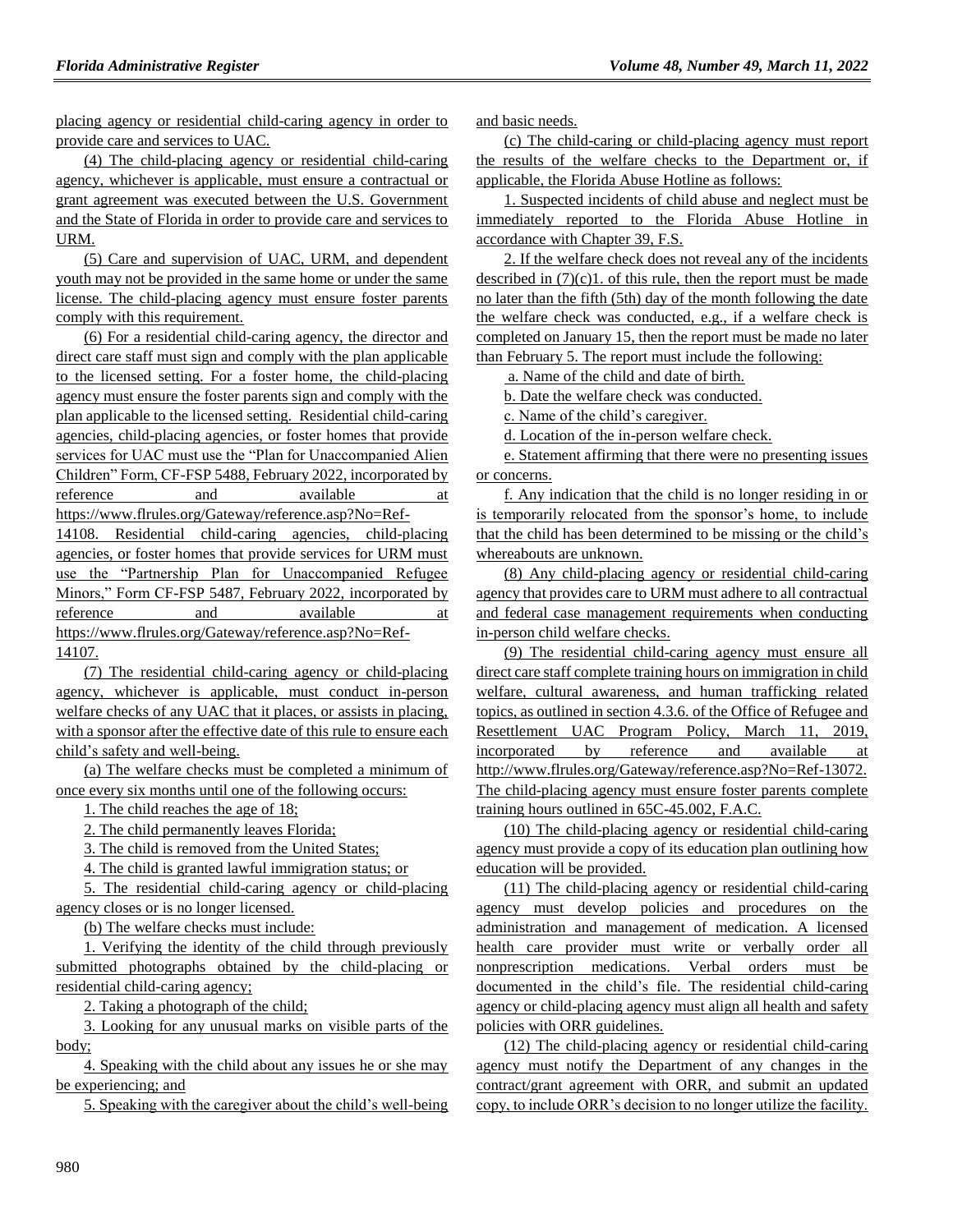(13) For purposes of this rule, the term "Unaccompanied Alien Child" has the same meaning as in 6 U.S.C.  $\S 279(g)(2)$ , and the term "Unaccompanied Refugee Minor" means an unaccompanied minor, as defined in 45 C.F.R. §400.111, who has met the federal eligibility standards for placement into the Unaccompanied Refugee Minor Program.

(14) This Emergency Rule will expire on June 7, 2022. Rulemaking Authority 409.175(5) FS. Law Implemented 409.175 FS.

THIS RULE TAKES EFFECT UPON BEING FILED WITH THE DEPARTMENT OF STATE UNLESS A LATER TIME AND DATE IS SPECIFIED IN THE RULE. EFFECTIVE DATE: March 9, 2022

### Section V

## Petitions and Dispositions Regarding Rule Variance or Waiver

[DEPARTMENT OF BUSINESS AND PROFESSIONAL](https://www.flrules.org/gateway/department.asp?id=61)  [REGULATION](https://www.flrules.org/gateway/department.asp?id=61)

[Division of Hotels and Restaurants](https://www.flrules.org/gateway/organization.asp?id=249)

RULE NO.: RULE TITLE:

[61C-4.010](https://www.flrules.org/gateway/ruleNo.asp?id=61C-4.010) Sanitation and Safety Requirements

The Florida Department of Business and Professional Regulation, Division of Hotels and Restaurants hereby gives notice: On February 28, 2022 the Division of Hotels and Restaurants received a Petition for an Emergency Variance for Subparagraph 3-305.11(A)(2), 2017 FDA Food Code, Section 3-305.14, 2017 FDA Food Code, Section 6-202.15, 2017 FDA Food Code, Section 6-202.16, 2017 FDA Food Code, subsection 61C-4.010(1), Florida Administrative Code, and subsection 61C-4.010(6), Florida Administrative Code from LA KORITA INC located in Jacksonville. The above referenced F.A.C. addresses the requirement for proper handling and dispensing of food. They are requesting to dispense bulk time/temperature control for safety foods from an open air mobile food dispensing vehicle.

The Petition for this variance was published in Vol 48/41 on March 1, 2022. The Order for this Petition was signed and approved on March 9, 2022. After a complete review of the variance request, the Division finds that the application of this Rule will create a financial hardship to the food service establishment. Furthermore, the Division finds that the Petitioner meets the burden of demonstrating that the underlying statute has been achieved by the Petitioner ensuring that each pan within the steam table is properly covered with an individual lid; the steam table is enclosed within a cabinet with tight-fitting doors, and is protected by an air curtain installed and operated according to the manufacturer's specifications that

protects against flying vermin or other environmental contaminants; all steam table foods must be properly reheated for hot holding at approved commissaries and held hot at the proper minimum temperature per the parameters of the currently adopted FDA Food Code; and steam table food is to be dispensed by the operator with no customer self-service. The Petitioner shall also strictly adhere to the operating procedures and copies of the variance and operating procedures are to be present on the MFDV during all periods of operation.

A copy of the Order or additional information may be obtained by contacting: Kasimira.Kelly@myfloridalicense.com, Division of Hotels and Restaurants, 2601 Blair Stone Road, Tallahassee, Florida 32399-1011.

# Section VI Notice of Meetings, Workshops and Public **Hearings**

#### [DEPARTMENT OF AGRICULTURE AND CONSUMER](https://www.flrules.org/gateway/department.asp?id=5)  **[SERVICES](https://www.flrules.org/gateway/department.asp?id=5)**

[Division of Administration](https://www.flrules.org/gateway/organization.asp?id=161)

The Florida Farmworkers Advisory Council announces a telephone conference call to which all persons are invited.

DATE AND TIME: March 17, 2022, 1:00 p.m. PLACE:  $Zoom$  at

https://zoom.us/j/96521603540?pwd=ek5uaStBaTh5TG1FVV dEY3BULzZSdz09; Meeting ID: 965 2160 3540, Passcode: 056750, Dial-in: (301)715-8592.

GENERAL SUBJECT MATTER TO BE CONSIDERED: The Florida Farmworkers Advisory Council will conduct a meeting to discuss general business.

A copy of the agenda may be obtained by contacting: Ricardo Alvarez at (850)766-8583, cell or Ricardo.Alvarez@FDACS.gov.

Pursuant to the provisions of the Americans with Disabilities Act, any person requiring special accommodations to participate in this workshop/meeting is asked to advise the agency at least 2 days before the workshop/meeting by contacting: Ricardo Alvarez at (850)766-8583, cell or Ricardo.Alvarez@FDACS.gov. If you are hearing or speech impaired, please contact the agency using the Florida Relay Service, 1(800)955-8771 (TDD) or 1(800)955-8770 (Voice).

For more information, you may contact: Ricardo Alvarez at (850)766-8583, cell or Ricardo.Alvarez@FDACS.gov.

#### [BOARD OF TRUSTEES OF THE INTERNAL](https://www.flrules.org/gateway/department.asp?id=18)  [IMPROVEMENT TRUST FUND](https://www.flrules.org/gateway/department.asp?id=18)

The Florida Department of Environmental Protection, Office of Resilience and Coastal Protection announces a public meeting to which all persons are invited.

DATE AND TIME: Wednesday, March 23, 2022, 6:00 p.m.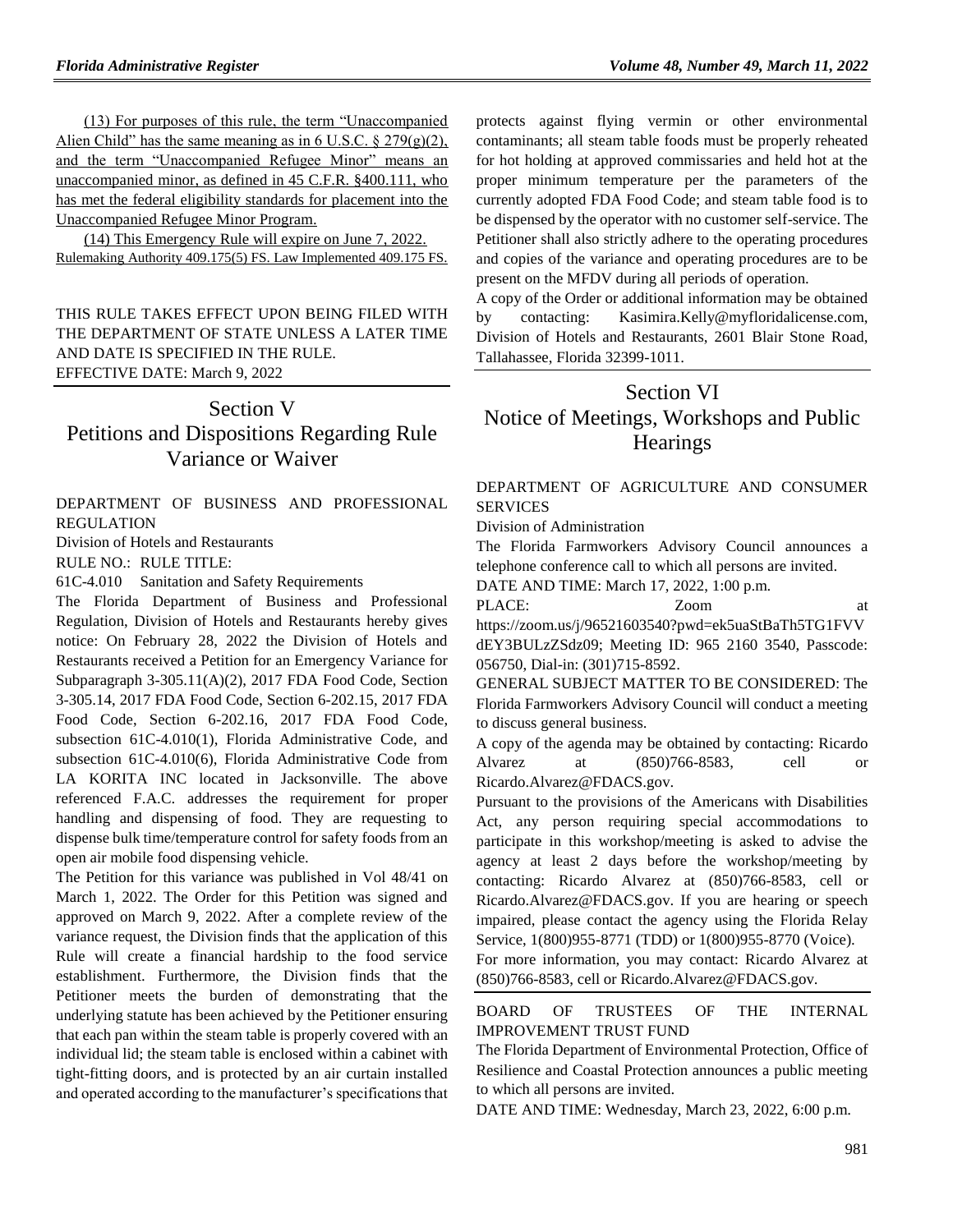PLACE: Guana Tolomato Matanzas National Estuarine Research Reserve (GTMNERR), 505 Guana River Road, Ponte Vedra Beach, FL 32082

GENERAL SUBJECT MATTER TO BE CONSIDERED: The Management Advisory Group for GTMNERR will hold a meeting to provide advisory input for the management of GTMNERR.

A copy of the agenda may be obtained by contacting: Abigail Kuhn by email: Abigail.Kuhn@FloridaDEP.gov.

Pursuant to the provisions of the Americans with Disabilities Act, any person requiring special accommodations to participate in this workshop/meeting is asked to advise the agency at least 48 hours before the workshop/meeting by contacting: Abigail Kuhn at (904)823-4500. If you are hearing or speech impaired, please contact the agency using the Florida Relay Service, 1(800)955-8771 (TDD) or 1(800)955-8770 (Voice).

### [DEPARTMENT OF ENVIRONMENTAL PROTECTION](https://www.flrules.org/gateway/department.asp?id=62) RULE NO.: RULE TITLE:

[62-304.810](https://www.flrules.org/gateway/ruleNo.asp?id=62-304.810) Everglades West Coast Basin TMDLs

The Department of Environmental Protection announces a workshop to which all persons are invited.

DATE AND TIME: March 29, 2022, 9:30 a.m.

PLACE: In person: 1st Floor Conference Room, South Florida Water Management District, Fort Myers Service Center, 2301 McGregor Blvd., Fort Myers, Florida or via webinar: https://attendee.gotowebinar.com/register/4291384408535063 564

GENERAL SUBJECT MATTER TO BE CONSIDERED: To receive public comments on draft fecal indicator bacteria Total Maximum Daily Loads (TMDLs) for impaired surface waters in the Everglades West Coast Basin to be adopted in Rule 62- 304.810, F.A.C. These TMDLs will also serve as a pilot for a new consolidated approach that DEP intends to use in the future to address fecal indicator bacteria impairments throughout the state. The draft TMDLs to be presented at the public workshop are the Cocohatchee River (WBID 3259A); Cow Slough (WBID 3278E); Estero River (Marine Segment) (WBID 3258D1); Gordon River (Marine Segment) (WBID 3278R5); Gordon River Extension (WBID 3278K); Haldeman Creek (Lower) (WBID 3278R1); Haldeman Creek (Upper) (WBID 3278R2); Imperial River (Marine Segment) (WBID 3258EB); Mullock Creek (WBID 3258C2); Mullock Creek (Marine Segment) (WBID 3258C4); Naples Bay (Coastal Segment) (WBID 3278R4); Rock Creek (WBID 3278R3); Spring Creek (Marine Segment) (WBID 3258H2); Ten Thousand Islands (WBID 3259M). The Department will accept written comments on the draft TMDLs through April 15, 2022. Written comments should be directed to: Ansel Bubel, Environmental Administrator, Florida Department of Environmental Protection, MS 3555, 2600 Blair Stone Road, Tallahassee, Florida 32399-2400, Ansel.Bubel@Floridadep.gov.

A copy of the agenda may be obtained by contacting: Ms. Shamyah Gibson, Department of Environmental Protection, MS 3555, 2600 Blair Stone Road, Tallahassee, Florida 32399- 2400, (850)245-8556.

Pursuant to the provisions of the Americans with Disabilities Act, any person requiring special accommodations to participate in this workshop/meeting is asked to advise the agency at least 48 hours before the workshop/meeting by contacting: Ms. Shamyah Gibson, (850)245-8449. If you are hearing or speech impaired, please contact the agency using the Florida Relay Service, 1(800)955-8771 (TDD) or 1(800)955- 8770 (Voice).

### [DEPARTMENT OF ENVIRONMENTAL PROTECTION](https://www.flrules.org/gateway/department.asp?id=62) [Division of Recreation and Parks](https://www.flrules.org/gateway/organization.asp?id=290)

The Myakka River Management Coordinating Council announces a public meeting to which all persons are invited.

DATE AND TIME: March 25, 2022, 9:30 a.m. – 12:30 p.m. PLACE: Virtual Meeting.

GENERAL SUBJECT MATTER TO BE CONSIDERED: Conduct Council Business for administering the Myakka River as a Wild and Scenic River.

A copy of the agenda may be obtained by contacting: Chris Oliver, Division of Recreation and Parks, District 4 Administration, 1843 S. Tamiami Tr. Osprey, FL 34229 or by calling (941)882-7191.

Pursuant to the provisions of the Americans with Disabilities Act, any person requiring special accommodations to participate in this workshop/meeting is asked to advise the agency at least 5 days before the workshop/meeting by contacting: If you are hearing or speech impaired, please contact the agency using the Florida Relay Service, 1(800)955- 8771 (TDD) or 1(800)955-8770 (Voice).

If any person decides to appeal any decision made by the Board with respect to any matter considered at this meeting or hearing, he/she will need to ensure that a verbatim record of the proceeding is made, which record includes the testimony and evidence from which the appeal is to be issued.

For more information, you may contact: Chris Oliver, (941)882-7191.

### [DEPARTMENT OF HEALTH](https://www.flrules.org/gateway/department.asp?id=64)

The Florida Department of Health announces a public meeting to which all persons are invited.

DATE AND TIME: Friday, March 18, 2022, 1:00 p.m.

PLACE: TEAMS Conference call

GENERAL SUBJECT MATTER TO BE CONSIDERED: Updates to the FY22-23 Funding Opportunity Announcement by the Biomedical Research Advisory Council (BRAC)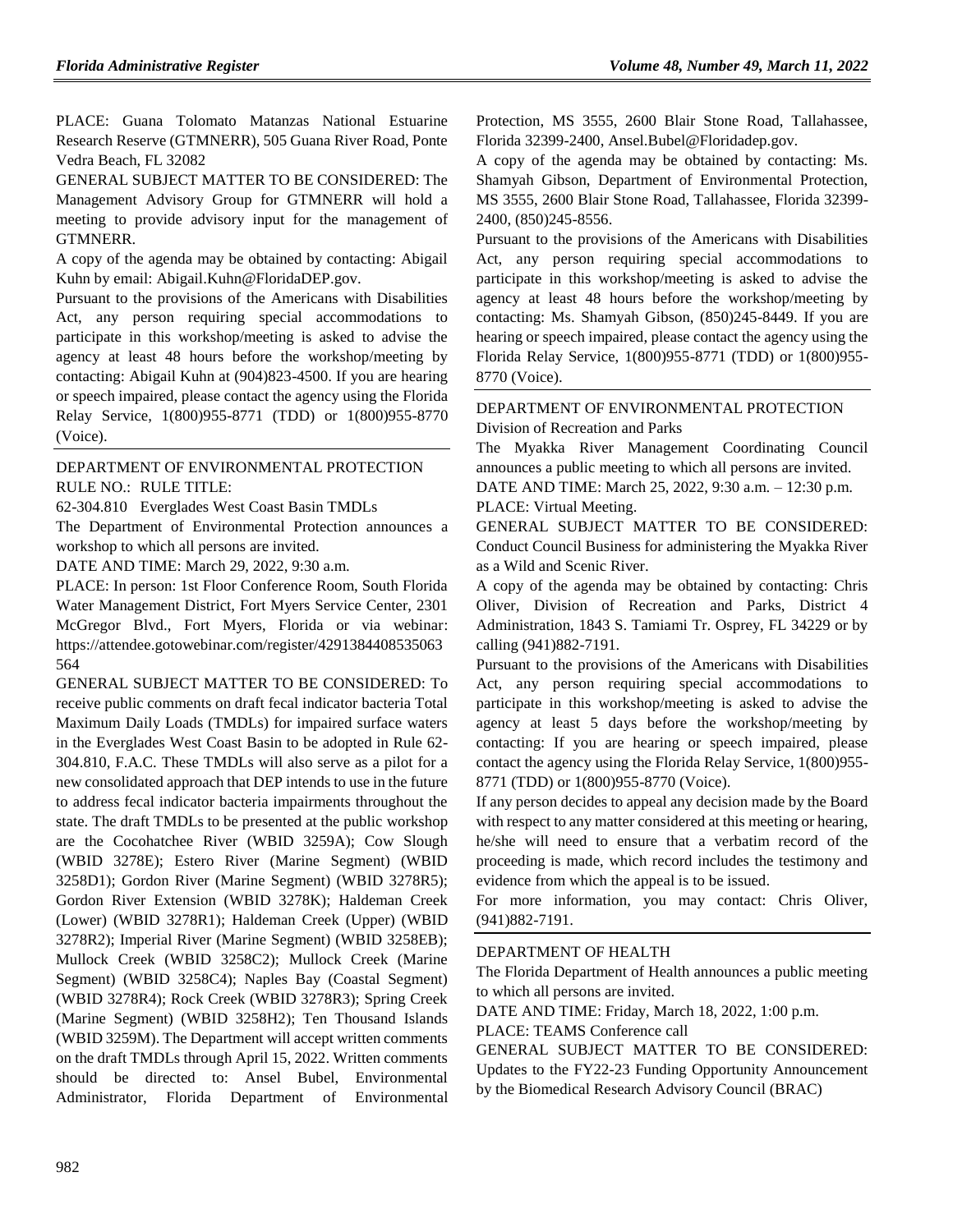A copy of the agenda may be obtained by contacting: Ernesto A. Díaz, MPH, Research Grant Specialist, Advisory Board Liaison, Biomedical Research Section, Public Health Research, Phone Number: (850)245-4603, Mobile: (772)678-2616, Fax: (850)414-6091, Florida Department of Health, 4052 Bald Cypress Way, Bin A-13, Tallahassee, FL 32399

#### [DEPARTMENT OF HEALTH](https://www.flrules.org/gateway/department.asp?id=64)

[Division of Health Access and Tobacco](https://www.flrules.org/gateway/organization.asp?id=506)

The Florida Tobacco Strategic Planning Steering Committee announces a public meeting to which all persons are invited. DATE AND TIME: March 15, 2022, 9:00 a.m. – 10:00 a.m.

PLACE: https://teams.microsoft.com/l/meetupjoin/19%3ameeting\_NzEyZDk2OTUtMGY5OC00MmMyLW FjYmUtZWQ1YmM3YTQyNGIy%40thread.v2/0?context=% 7b%22Tid%22%3a%2228cd8f80-3c44-4b27-81a0-

cd2b03a31b8d%22%2c%22Oid%22%3a%22fb9f3151-b1e7- 4bdd-b7d8-ab788c883603%22%7d

GENERAL SUBJECT MATTER TO BE CONSIDERED: The meeting will focus on communicating strategic planning process updates as well as the next steps for steering committee members.

A copy of the agenda may be obtained by contacting: Georgia Sheridan, (941)745-2294, georgia.sheridan@flhealth.gov.

Pursuant to the provisions of the Americans with Disabilities Act, any person requiring special accommodations to participate in this workshop/meeting is asked to advise the agency at least 72 hours before the workshop/meeting by contacting: Georgia Sheridan, (941)745-2294, georgia.sheridan@flhealth.gov. If you are hearing or speech impaired, please contact the agency using the Florida Relay Service, 1(800)955-8771 (TDD) or 1(800)955-8770 (Voice).

If any person decides to appeal any decision made by the Board with respect to any matter considered at this meeting or hearing, he/she will need to ensure that a verbatim record of the proceeding is made, which record includes the testimony and evidence from which the appeal is to be issued.

For more information, you may contact: Georgia Sheridan, (941)745-2294, georgia.sheridan@flhealth.gov.

#### [FISH AND WILDLIFE CONSERVATION COMMISSION](https://www.flrules.org/gateway/department.asp?id=68) [Freshwater Fish and Wildlife](https://www.flrules.org/gateway/organization.asp?id=347)

RULE NOS.:RULE TITLES:

[68A-6.001](https://www.flrules.org/gateway/ruleNo.asp?id=68A-6.001) Captive Wildlife Definitions

[68A-6.009](https://www.flrules.org/gateway/ruleNo.asp?id=68A-6.009) General Regulations Governing Possession of Captive Wildlife

[68A-6.018](https://www.flrules.org/gateway/ruleNo.asp?id=68A-6.018) Injuries, Bites, and Escapes

The Florida Fish and Wildlife Conservation Commission announces a public meeting to which all persons are invited.

DATE AND TIME: Tuesday, April 12, 2022, 6:00 p.m. – 8:00 p.m. ET

PLACE: Hilton University of Florida Conference Center Gainesville, 1714 SW 34th Street, Gainesville, FL 32607

GENERAL SUBJECT MATTER TO BE CONSIDERED: The Commission is considering amendments to the captive wildlife regulations regarding reporting requirements for injuries, bites and escapes, to clarify the enclosure requirement regarding open top enclosures and barriers to prevent escapes, and to include a prohibition on unauthorized persons breaching safety barriers. The meeting is to provide the public an opportunity to provide feedback on proposed regulations.

A copy of the agenda may be obtained by contacting: Major Grant Burton, 620 S. Meridian St., Tallahassee, FL 32399- 1600, (850)488-6253, email: Grant.Burton@myfwc.com.

Pursuant to the provisions of the Americans with Disabilities Act, any person requiring special accommodations to participate in this workshop/meeting is asked to advise the agency at least 3 days before the workshop/meeting by contacting: Major Grant Burton, 620 S. Meridian St., Tallahassee, FL 32399-1600, (850)488-6253, email: Grant.Burton@myfwc.com. If you are hearing or speech impaired, please contact the agency using the Florida Relay Service, 1(800)955-8771 (TDD) or 1(800)955-8770 (Voice).

For more information, you may contact: Major Grant Burton, 620 S. Meridian St., Tallahassee, FL 32399-1600, (850)488- 6253, email: Grant.Burton@myfwc.com.

### [FISH AND WILDLIFE CONSERVATION COMMISSION](https://www.flrules.org/gateway/department.asp?id=68) [Freshwater Fish and Wildlife](https://www.flrules.org/gateway/organization.asp?id=347)

RULE NOS.:RULE TITLES:

[68A-6.001](https://www.flrules.org/gateway/ruleNo.asp?id=68A-6.001) Captive Wildlife Definitions

[68A-6.009](https://www.flrules.org/gateway/ruleNo.asp?id=68A-6.009) General Regulations Governing Possession of Captive Wildlife

[68A-6.018](https://www.flrules.org/gateway/ruleNo.asp?id=68A-6.018) Injuries, Bites, and Escapes

The Florida Fish and Wildlife Conservation Commission announces a public meeting to which all persons are invited.

DATE AND TIME: Monday, April 25, 2022, 6:00 p.m. – 8:00 p.m. ET

PLACE: Springhill Suites Orlando at Flamingo Crossing 13279 Hartzog Road, Winter Garden, Florida 34787

GENERAL SUBJECT MATTER TO BE CONSIDERED: The Commission is considering amendments to the captive wildlife regulations regarding reporting requirements for injuries, bites and escapes, to clarify the enclosure requirement regarding open top enclosures and barriers to prevent escapes, and to include a prohibition on unauthorized persons breaching safety barriers. The meeting is to provide the public an opportunity to provide feedback on proposed regulations.

A copy of the agenda may be obtained by contacting: Major Grant Burton, 620 S. Meridian St., Tallahassee, FL 32399- 1600, (850)488-6253, email: Grant.Burton@myfwc.com.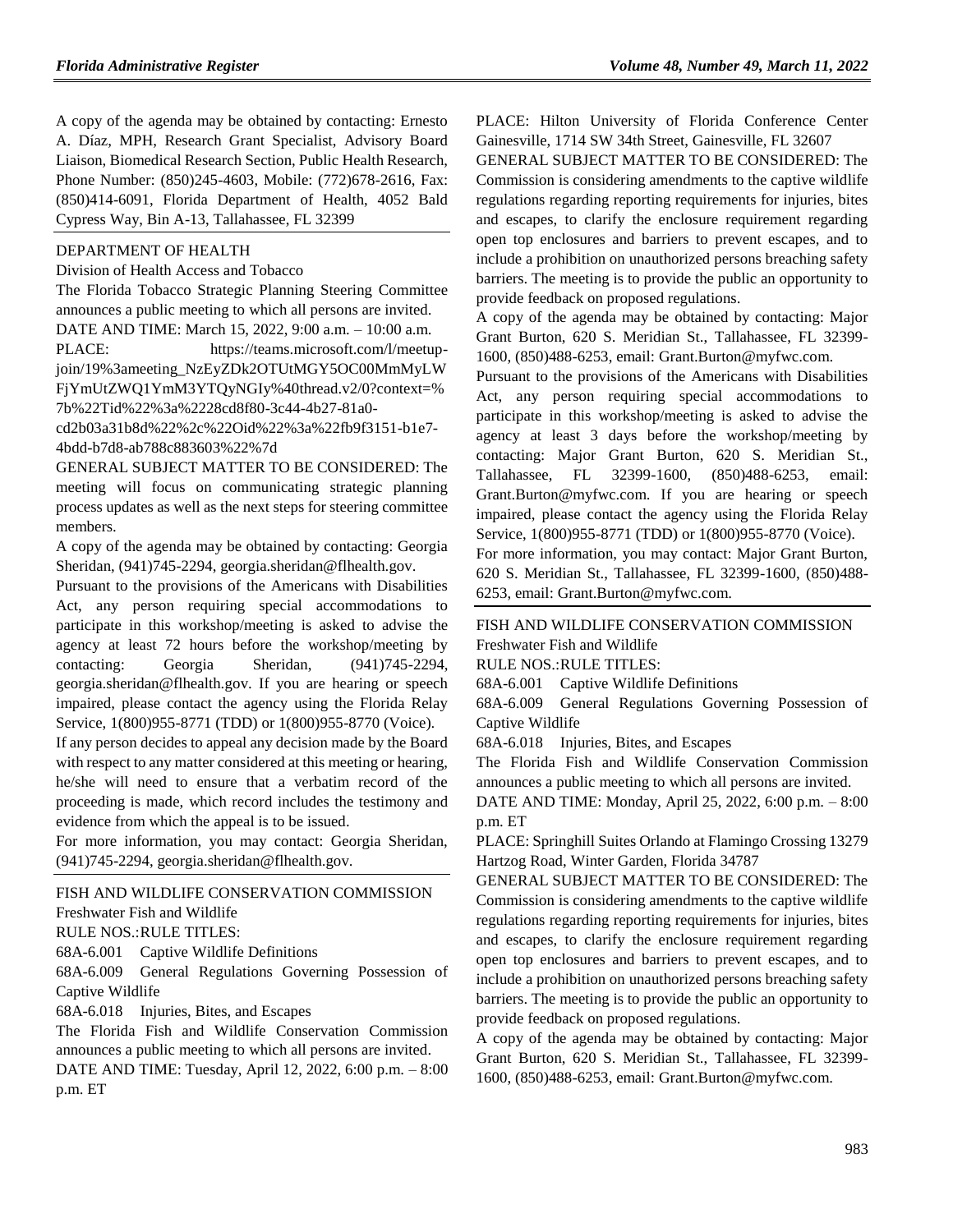Pursuant to the provisions of the Americans with Disabilities Act, any person requiring special accommodations to participate in this workshop/meeting is asked to advise the agency at least 3 days before the workshop/meeting by contacting: Major Grant Burton, 620 S. Meridian St., Tallahassee, FL 32399-1600, (850)488-6253, email: Grant.Burton@myfwc.com. If you are hearing or speech impaired, please contact the agency using the Florida Relay Service, 1(800)955-8771 (TDD) or 1(800)955-8770 (Voice). For more information, you may contact: Major Grant Burton, 620 S. Meridian St., Tallahassee, FL 32399-1600, (850)488- 6253, email: Grant.Burton@myfwc.com.

[FISH AND WILDLIFE CONSERVATION COMMISSION](https://www.flrules.org/gateway/department.asp?id=68) [Freshwater Fish and Wildlife](https://www.flrules.org/gateway/organization.asp?id=347)

RULE NOS.:RULE TITLES:

[68A-6.001](https://www.flrules.org/gateway/ruleNo.asp?id=68A-6.001) Captive Wildlife Definitions

[68A-6.009](https://www.flrules.org/gateway/ruleNo.asp?id=68A-6.009) General Regulations Governing Possession of Captive Wildlife

[68A-6.018](https://www.flrules.org/gateway/ruleNo.asp?id=68A-6.018) Injuries, Bites, and Escapes

The Florida Fish and Wildlife Conservation Commission announces a public meeting to which all persons are invited.

DATE AND TIME: Tuesday, April 26, 2022, 6:00 p.m. – 8:00 p.m. ET

PLACE: Homewood Suites by Hilton Palm Beach Gardens 4700 Donald Ross Road Palm Beach Gardens

GENERAL SUBJECT MATTER TO BE CONSIDERED: The Commission is considering amendments to the captive wildlife regulations regarding reporting requirements for injuries, bites and escapes, to clarify the enclosure requirement regarding open top enclosures and barriers to prevent escapes, and to include a prohibition on unauthorized persons breaching safety barriers. The meeting is to provide the public an opportunity to provide feedback on proposed regulations.

A copy of the agenda may be obtained by contacting: Major Grant Burton, 620 S. Meridian St., Tallahassee, FL 32399- 1600, (850)488-6253, email: Grant.Burton@myfwc.com.

Pursuant to the provisions of the Americans with Disabilities Act, any person requiring special accommodations to participate in this workshop/meeting is asked to advise the agency at least 3 days before the workshop/meeting by contacting: Major Grant Burton, 620 S. Meridian St., Tallahassee, FL 32399-1600, (850)488-6253, email: Grant.Burton@myfwc.com. If you are hearing or speech impaired, please contact the agency using the Florida Relay Service, 1(800)955-8771 (TDD) or 1(800)955-8770 (Voice).

For more information, you may contact: Major Grant Burton, 620 S. Meridian St., Tallahassee, FL 32399-1600, (850)488- 6253, email: Grant.Burton@myfwc.com.

[FISH AND WILDLIFE CONSERVATION COMMISSION](https://www.flrules.org/gateway/department.asp?id=68) [Freshwater Fish and Wildlife](https://www.flrules.org/gateway/organization.asp?id=347)

RULE NOS.:RULE TITLES:

[68A-27.0021D](https://www.flrules.org/gateway/ruleNo.asp?id=68A-27.0021)esignation of Candidate Species; Prohibitions; Permits

[68A-27.003](https://www.flrules.org/gateway/ruleNo.asp?id=68A-27.003) Florida Endangered and Threatened Species List; Prohibitions

The Fish and Wildlife Conservation Commission announces a workshop to which all persons are invited.

DATES AND TIMES: Wednesday, April 13, 2022, 2:00 p.m. – 4:00 p.m. ET; Thursday, April 14, 2022, 6:00 p.m. – 8:00 p.m. ET

PLACE: The two workshops will be broadcast via webinars. All webinars will have the same presentation. Information on joining the webinar will be available at https://myfwc.com/wildlifehabitats/wildlife/listing-actions/.

Participation in the webinar will require access to the internet OR a telephone for audio-only access.

GENERAL SUBJECT MATTER TO BE CONSIDERED: The Commission will present a draft Species Action Plan and draft Species Conservation Measures and Permitting Guidelines for the striped newt (Notophthalmus perstriatus). The Species Action Plan outlines the biological background, conservation history, threats and recommended listing status, conservation goals, conservation objectives, and conservation actions for the striped newt. The Guidelines outline the biological background, recommended survey methodology, and voluntary conservation practices designed to improve conditions for the species. The Guidelines also include information on the permitting process. The webinars will provide the public an opportunity to provide feedback and offer suggestions on the proposed Species Action Plan and Guidelines. Comments may also be sent to Imperiled@MyFWC.com.

A copy of the agenda may be obtained by contacting: Imperiled@MyFWC.com.

Pursuant to the provisions of the Americans with Disabilities Act, any person requiring special accommodations to participate in this workshop/meeting is asked to advise the agency at least 5 days before the workshop/meeting by contacting: the ADA Coordinator at (850)488-6411. If you are hearing or speech impaired, please contact the agency using the Florida Relay Service, 1(800)955-8771 (TDD) or 1(800)955- 8770 (Voice).

For more information, you may contact: Brad O'Hanlon at Bradley.OHanlon@MyFWC.com or by calling (850)488-3831.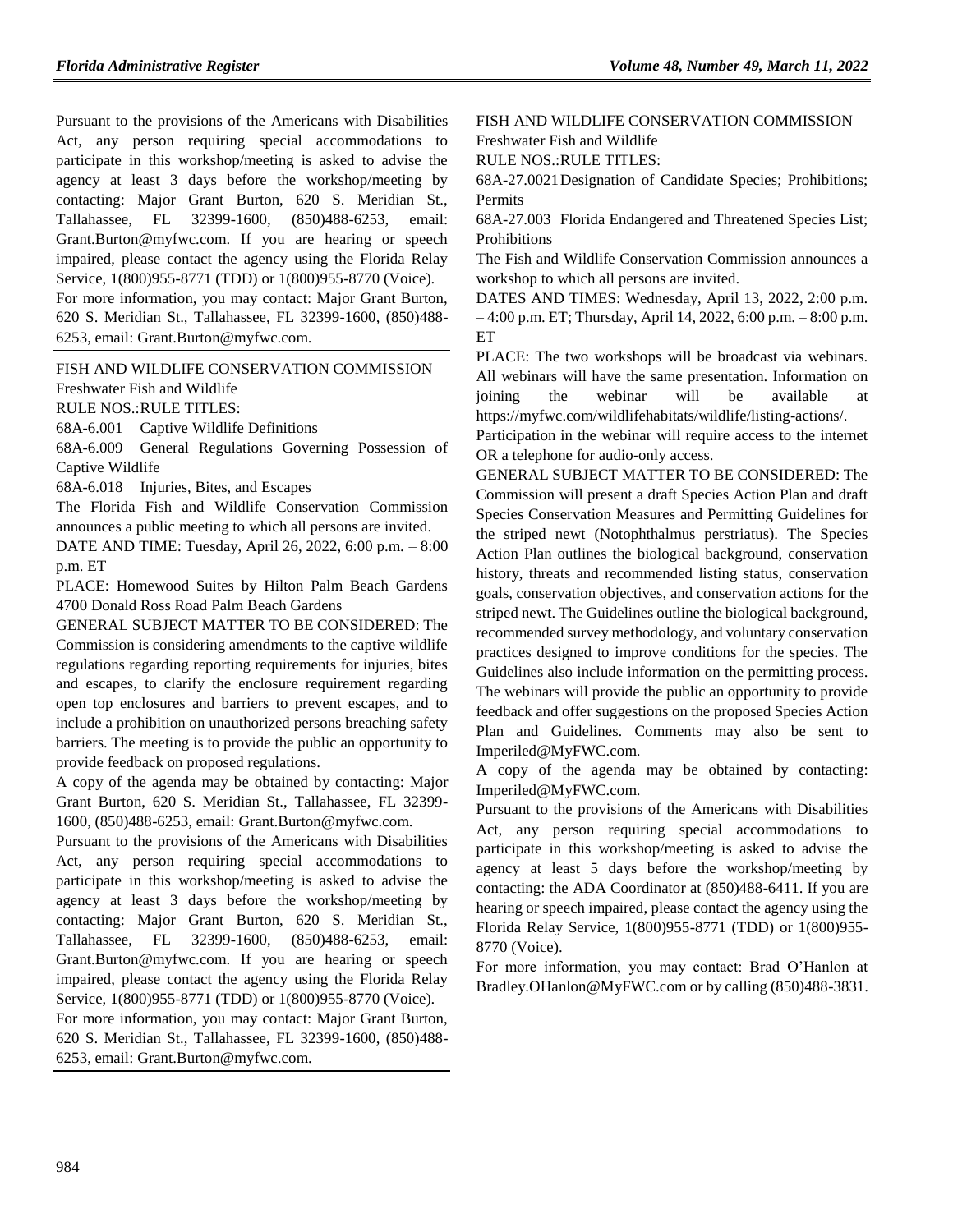[FISH AND WILDLIFE CONSERVATION COMMISSION](https://www.flrules.org/gateway/department.asp?id=68) [Freshwater Fish and Wildlife](https://www.flrules.org/gateway/organization.asp?id=347)

RULE NOS.:RULE TITLES:

[68A-23.002](https://www.flrules.org/gateway/ruleNo.asp?id=68A-23.002) General Methods of Taking Freshwater Fish

[68A-23.005](https://www.flrules.org/gateway/ruleNo.asp?id=68A-23.005) Bag Limits, Length Limits, Open Season: Freshwater Fish

The Florida Fish and Wildlife Conservation Commission announces a public meeting to which all persons are invited.

DATE AND TIME: March 30, 2022, 6:00 p.m. – 8:00 p.m. ET PLACE: Blue Cypress Room, St. Johns River Water Management District Office, 525 Community College Pkwy SE, Palm Bay, FL 32909

GENERAL SUBJECT MATTER TO BE CONSIDERED: The Fish and Wildlife Conservation Commission is holding a public meeting to discuss public input related to proposed Largemouth Bass regulation changes for Fellsmere Water Management Area (commonly known as Headwaters and Egan Lakes). Staff will provide a brief presentation on this topic and then gather feedback on proposed rule language. All stakeholders interested are encouraged to attend.

Proposed Rules:

Fellsmere Water Management Area (Headwaters and Egan Lakes):

Catch and release of all Largemouth Bass

Circle hooks required when fishing with live bait greater than 3" in length

A copy of the agenda may be obtained by contacting: Allen Martin, at 3377 E. US Hwy 90, Lake City, FL 32055, (386)623- 1836.

Pursuant to the provisions of the Americans with Disabilities Act, any person requiring special accommodations to participate in this workshop/meeting is asked to advise the agency at least 5 days before the workshop/meeting by contacting: The ADA Coordinator, at (850)488-6411. If you are hearing or speech impaired, please contact the agency using the Florida Relay Service, 1(800)955-8771 (TDD) or 1(800)955- 8770 (Voice). If you are hearing or speech impaired, please contact the agency using the Florida Relay Service, 1(800)955- 8771 (TDD) or 1(800)955-8770 (Voice).

For more information, you may contact: Trevor Knight, at 1239 SW 10th Street, Ocala, FL 32608, (352)620-7341.

[Center for Independent Living in Central Florida, Inc.](https://www.flrules.org/gateway/organization.asp?id=760)

The Center for Independent Living in Central Florida, Inc. announces a public meeting to which all persons are invited. DATE AND TIME: March 22, 2022, 8:15 a.m.

PLACE: 720 North Denning Drive, Winter Park FL 32789 GENERAL SUBJECT MATTER TO BE CONSIDERED: Executive Committee Meeting

A copy of the agenda may be obtained by contacting: Maria Diaz, (407)961-5541.

Pursuant to the provisions of the Americans with Disabilities Act, any person requiring special accommodations to participate in this workshop/meeting is asked to advise the agency at least 5 days before the workshop/meeting by contacting: Maria Diaz, (407)961-5541. If you are hearing or speech impaired, please contact the agency using the Florida Relay Service, 1(800)955-8771 (TDD) or 1(800)955-8770 (Voice).

[Florida Sports Foundation](https://www.flrules.org/gateway/organization.asp?id=690)

The Florida Sports Foundation, Inc. (UPDATED) announces a public meeting to which all persons are invited.

DATE AND TIME: March 24, 2022, 9:00 a.m.

PLACE: Betty T. Ferguson Recreational Center, 3000 NW 199th Street, Miami Gardens, FL 33056

GENERAL SUBJECT MATTER TO BE CONSIDERED: 3rd Quarter Board of Directors Meeting

A copy of the agenda may be obtained by contacting: Jacqueline Hightower at jhightower@playinflorida.com.

Pursuant to the provisions of the Americans with Disabilities Act, any person requiring special accommodations to participate in this workshop/meeting is asked to advise the agency at least 7 days before the workshop/meeting by contacting: Jacqueline Hightower at jhightower@playinflorida.com. If you are hearing or speech impaired, please contact the agency using the Florida Relay Service, 1(800)955-8771 (TDD) or 1(800)955-8770 (Voice).

If any person decides to appeal any decision made by the Board with respect to any matter considered at this meeting or hearing, he/she will need to ensure that a verbatim record of the proceeding is made, which record includes the testimony and evidence from which the appeal is to be issued.

For more information, you may contact: Jacqueline Hightower at jhightower@playinflorida.com.

[Infinite Source Communications Group, LLC](https://www.flrules.org/gateway/organization.asp?id=1035)

The Florida Department of Transportation District Six announces a public meeting to which all persons are invited.

DATE AND TIME: Tuesday, March 29, 2022, 6:00 p.m.

PLACE: In-Person Public Meeting will be held at: Jose Marti Gym, 434 SW 3 Avenue, Miami, FL 33130. All current Centers for Disease Control and Prevention (CDC) guidelines will be followed.

To RSVP visit click here.

To attend the Virtual Public Meeting online: Visit the link: https://attendee.gotowebinar.com/register/7189679466460405 004

Participants can also call in by dialing (562)247-8422, Access code: 360-393-984

GENERAL SUBJECT MATTER TO BE CONSIDERED: The Florida Department of Transportation (FDOT) District Six will hold a meeting, both in-person and virtually, for two roadway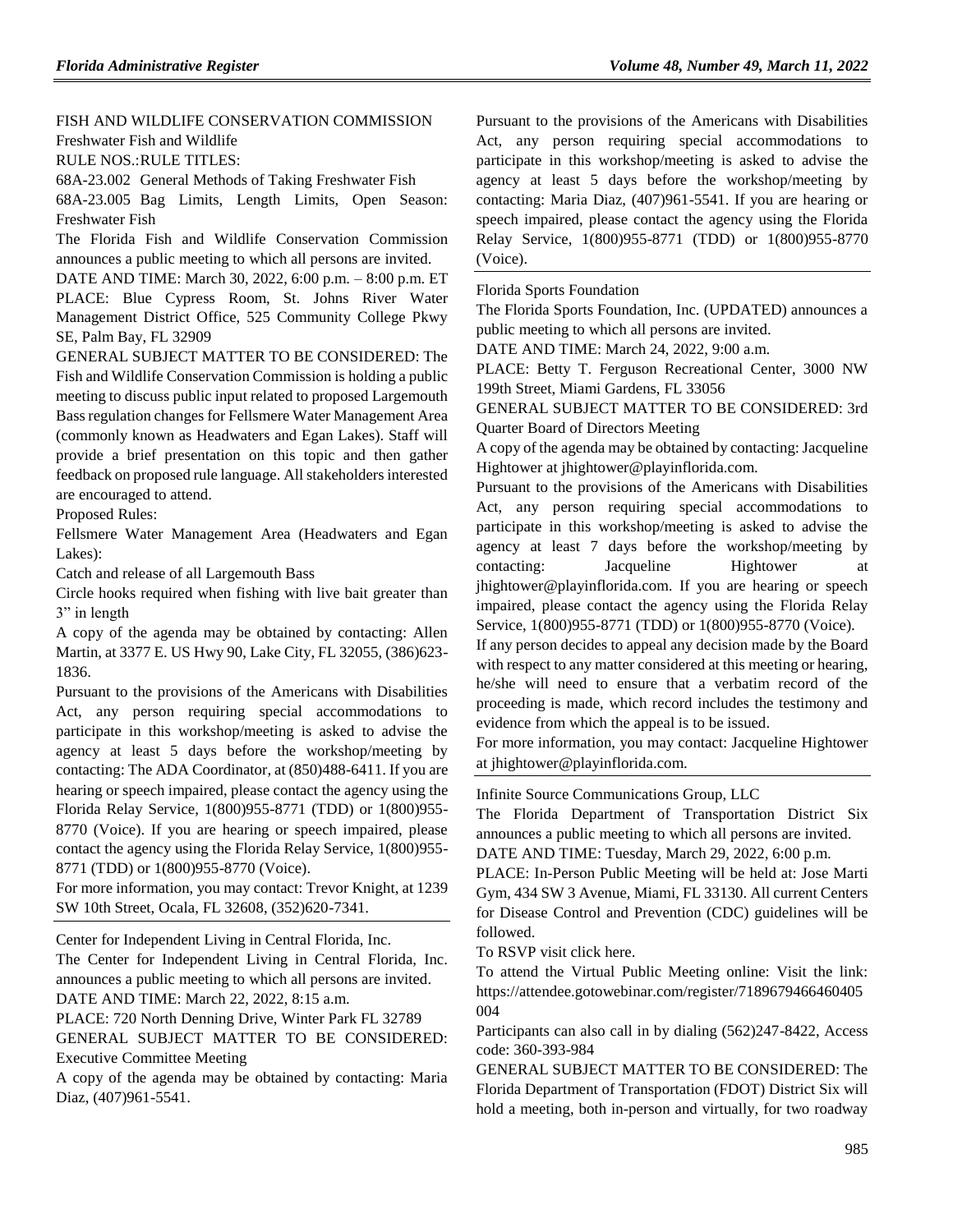projects along State Road (SR) 9A/I-95 from the Rickenbacker Causeway to SW 25 Road and from SR 90/SW 8 Street to SW 7 Street, located in Miami-Dade County. The projects identification numbers are 443894-1-52-01 and 443896-1-52- 01. The meeting will consist of a formal presentation followed by an open discussion. Staff will be available to answer questions and provide assistance. Questions will be responded to as time permits, in the order received. If your question is not responded to during the event, a response will be provided in writing following the meeting.

For the in-person meeting, all current Centers for Disease Control and Prevention (CDC) guidelines will be followed.

Public participation is solicited without regard to race, color, national origin, age, sex, religion, disability, or family status.

A copy of the agenda may be obtained by contacting: Community Outreach Specialist, Rodolfo Roman at (305)470- 5477, email: Rodolfo.Roman@dot.state.fl.us.

Pursuant to the provisions of the Americans with Disabilities Act, any person requiring special accommodations to participate in this workshop/meeting is asked to advise the agency at least 7 days before the workshop/meeting by contacting: Nicholas Danu at (305)470-5219 or in writing at FDOT, 1000 NW 111 Avenue, Miami, FL 33172 or by email at: Nicholas.Danu@dot.state.fl.us. If you are hearing or speech impaired, please contact the agency using the Florida Relay Service, 1(800)955-8771 (TDD) or 1(800)955-8770 (Voice). For more information, you may contact: Community Outreach Specialist, Rodolfo Roman at (305)470-5477, email: Rodolfo.Roman@dot.state.fl.us.

Section VII Notice of Petitions and Dispositions Regarding Declaratory Statements

## **NONE**

# Section VIII Notice of Petitions and Dispositions Regarding the Validity of Rules

Notice of Petition for Administrative Determination has been filed with the Division of Administrative Hearings on the following rules:

## **NONE**

Notice of Disposition of Petition for Administrative Determination has been filed with the Division of Administrative Hearings on the following rules:

### NONE

Section IX Notice of Petitions and Dispositions Regarding Non-rule Policy Challenges

## NONE

Section X Announcements and Objection Reports of the Joint Administrative Procedures Committee

## **NONE**

## Section XI Notices Regarding Bids, Proposals and Purchasing

## [DEPARTMENT OF EDUCATION](https://www.flrules.org/gateway/department.asp?id=6)

DISTRICT BOARD OF TRUSTEES

MIAMI DADE COLLEGE

11011 S.W. 104th STREET

MIAMI, FL 33176-3393

Miami Dade College is seeking electronic responses to the Request for Qualifications (RFQ) listed below. All solicitation documents, announcements, scheduled meetings, and links will be communicated through the Miami Dade College BidNet Direct website:

https://www.bidnetdirect.com/florida/miamidadecollege

BID NUMBER: 2022-NL-16

BID TITLE: To Provide Inspection, New Installation, and Repair Services Related to:

Pool Repair & Inspection

Gas, Electrical & Water Heater/Boiler

Bleacher Inspections & Repair

Solar Lighting & Repair

Retention Pond & Lake Management

Partition Wall Inspection & Repair

Due Date: by 3:00 p.m. ET, April 22, 2022

Contact for this solicitation: Nafeesa Larson, nlarson@mdc.edu.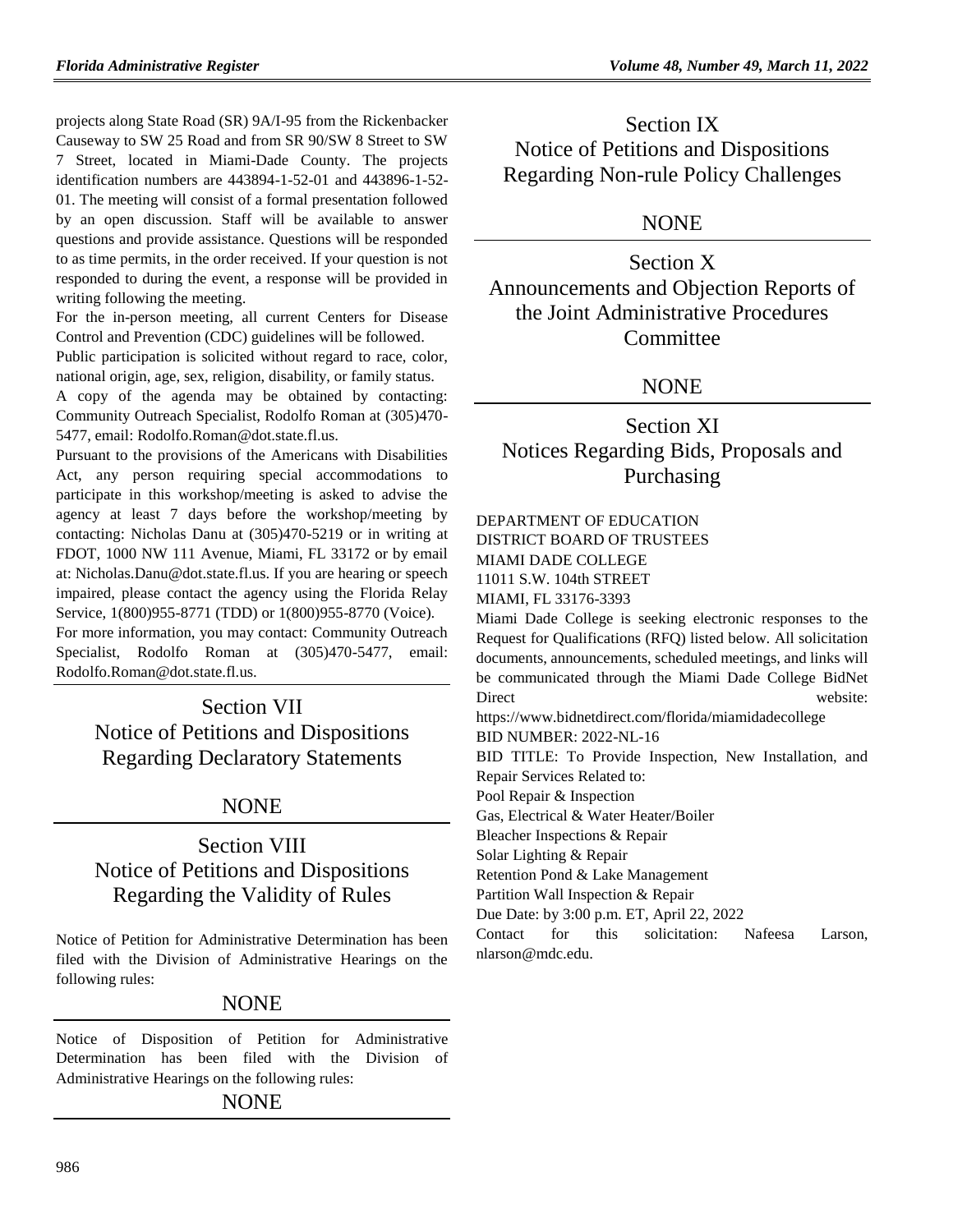If a person decides to appeal any decision with respect to any matter considered at the above-cited meeting, you will need a record of the proceedings, and for such purpose you may need to ensure that a verbatim record of the proceedings is made, which record includes the testimony and evidence upon which the appeal is to be based. A copy of the agenda may be obtained by writing to: Miami Dade College, Office of the Purchasing Director, 11011 S.W. 104 Street, Miami, FL 33176 or by calling (305)237-2402.

[DEPARTMENT OF CORRECTIONS](https://www.flrules.org/gateway/department.asp?id=33)

202016-3 Lake CI Inpatient Mental Health Unit C RULE NO.: RULE TITLE:

[33-202.101:](https://www.flrules.org/gateway/ruleNo.asp?id=33-202.101) Public Hearings on Community Correctional Centers

ADVERTISEMENT TO BID FOR CONSTRUCTION

AJAX BUILDING COMPANY LLC, AS CM FOR

STATE OF FLORIDA DEPARTMENT OF CORRECTIONS PUBLIC ANNOUNCEMENT REQUESTING

QUALIFICATIONS TO BID

FROM INTERESTED SUBCONTRACTORS

PREQUALIFICATION PACKAGES ARE REQUESTED FROM INTERESTED SUBCONTRACTORS BY AJAX BUILDING COMPANY LLC ON BEHALF OF FLORIDA DEPARTMENT OF CORRECTIONS.

AJAX PROJECT NUMBER: 202016 - 3

PROJECT NAME: FDC-CM20007 Lake CI Inpatient Mental Health Unit C

PROJECT LOCATION: Lake CI, 19225 US 27, Clermont Fl. 34715

PRE-BID MEETING: To be held via Video Call (Go to Meeting) on TBD, at 10:30am EST. Invitations to all interested bidders.

BID OPENING: To be held at 2:00 p.m. on TBD, at Ajax's Offices (1080 Commerce Blvd. Midway, Florida 32343)

ESTIMATED OVERALL CONSTRUCTION BUDGET: \$150,000,000.00

BID PACKAGES/SCOPES OF WORK:

202016-BP 02.02 Recreation/Wellness Building Replacement, 202016-BP 02.03 Demolition & Abatement,

202016-BP 31.01 Sitework and Stormwater Management, and 202016-BP 32.01 Security Fencing

Refer to AJAX website (below) for further details.

Bidding documents are expected to be available in the near future and will only be made available to pre-qualified subcontractors. Pre-qualification forms and instructions are available on Ajax's website [\(https://www.ajaxbuilding.com/subcontractors/\)](https://www.ajaxbuilding.com/subcontractors/).

Bid awards will be made in accordance with Section 255.29, Florida Statutes, and AS DETAILED IN THE SPECIFIC BID PACKAGE.

Dates for site visits and bid openings will be provided via Addendum when the bid documents become available.

Please visit AJAX's website for additional Bid Package specific information:

[Subcontractor Bidding Opportunities –](https://40jyosdgqhu3jszqo3nqdbyq-wpengine.netdna-ssl.com/wp-content/uploads/sites/3/2022/03/22.03.01-Project-Info-Sheet_202016.update.pdf) Lake CI Mental Health [Unit](https://40jyosdgqhu3jszqo3nqdbyq-wpengine.netdna-ssl.com/wp-content/uploads/sites/3/2022/03/22.03.01-Project-Info-Sheet_202016.update.pdf) [\(https://40jyosdgqhu3jszqo3nqdbyq-wpengine.netdna](https://40jyosdgqhu3jszqo3nqdbyq-wpengine.netdna-ssl.com/wp-content/uploads/sites/3/2022/03/22.03.01-Project-Info-Sheet_202016.update.pdf)[ssl.com/wp-content/uploads/sites/3/2022/03/22.03.01-Project-](https://40jyosdgqhu3jszqo3nqdbyq-wpengine.netdna-ssl.com/wp-content/uploads/sites/3/2022/03/22.03.01-Project-Info-Sheet_202016.update.pdf)[Info-Sheet\\_202016.update.pdf\)](https://40jyosdgqhu3jszqo3nqdbyq-wpengine.netdna-ssl.com/wp-content/uploads/sites/3/2022/03/22.03.01-Project-Info-Sheet_202016.update.pdf).

[Brasfield & Gorrie, LLC](https://www.flrules.org/gateway/organization.asp?id=1219)

UF Traffic Lab Renovations Brasfield & Gorrie Request for Qualifications

University of Florida – Traffic Lab Renovations

UF Project # MP04134

Brasfield & Gorrie will be accepting qualifications for the above referenced project. The scope includes the renovation to the existing Traffic Lab Building #0183. All interested parties are requested to respond.

Request for documents and other inquiries should be directed to Chad Ellis via email at chellis@brasfieldgorrie.com or by phone at (904)256-6832.

Project Summary: The project is renovation to the existing Traffic Lab located at 571 Gale Lemerand Drive, Gainesville FL, 32611.

The work includes demolition, concrete patching, masonry, misc. steel, millwork, waterproofing, roofing patch, doors, glass, drywall, flooring, painting, Div 10, window treatments & MEP's.

Brasfield & Gorrie, 4601 Touchton Road, Bldg. 300, Suite 3190, Jacksonville, FL 32246, Attn: Chad Ellis

# Section XII Miscellaneous

### [DEPARTMENT OF STATE](https://www.flrules.org/gateway/department.asp?id=1)

Index of Administrative Rules Filed with the Secretary of State Pursuant to subparagraph  $120.55(1)(b)6. - 7$ ., F.S., the below list of rules were filed in the Office of the Secretary of State between 3:00 p.m., Friday, March 4, 2022 and 3:00 p.m., Thursday, March 10, 2022.

| Rule No.   | <b>File Date</b> | <b>Effective</b> |
|------------|------------------|------------------|
|            |                  | <b>Date</b>      |
| 1T-1.001   | 3/7/2022         | 3/27/2022        |
| $1T-1.036$ | 3/7/2022         | 3/27/2022        |
| 1T-1.039   | 3/7/2022         | 3/27/2022        |
| 1T-1.040   | 3/7/2022         | 3/27/2022        |
| $1T-1.042$ | 3/7/2022         | 3/27/2022        |
| 33-203.201 | 3/9/2022         | 3/29/2022        |